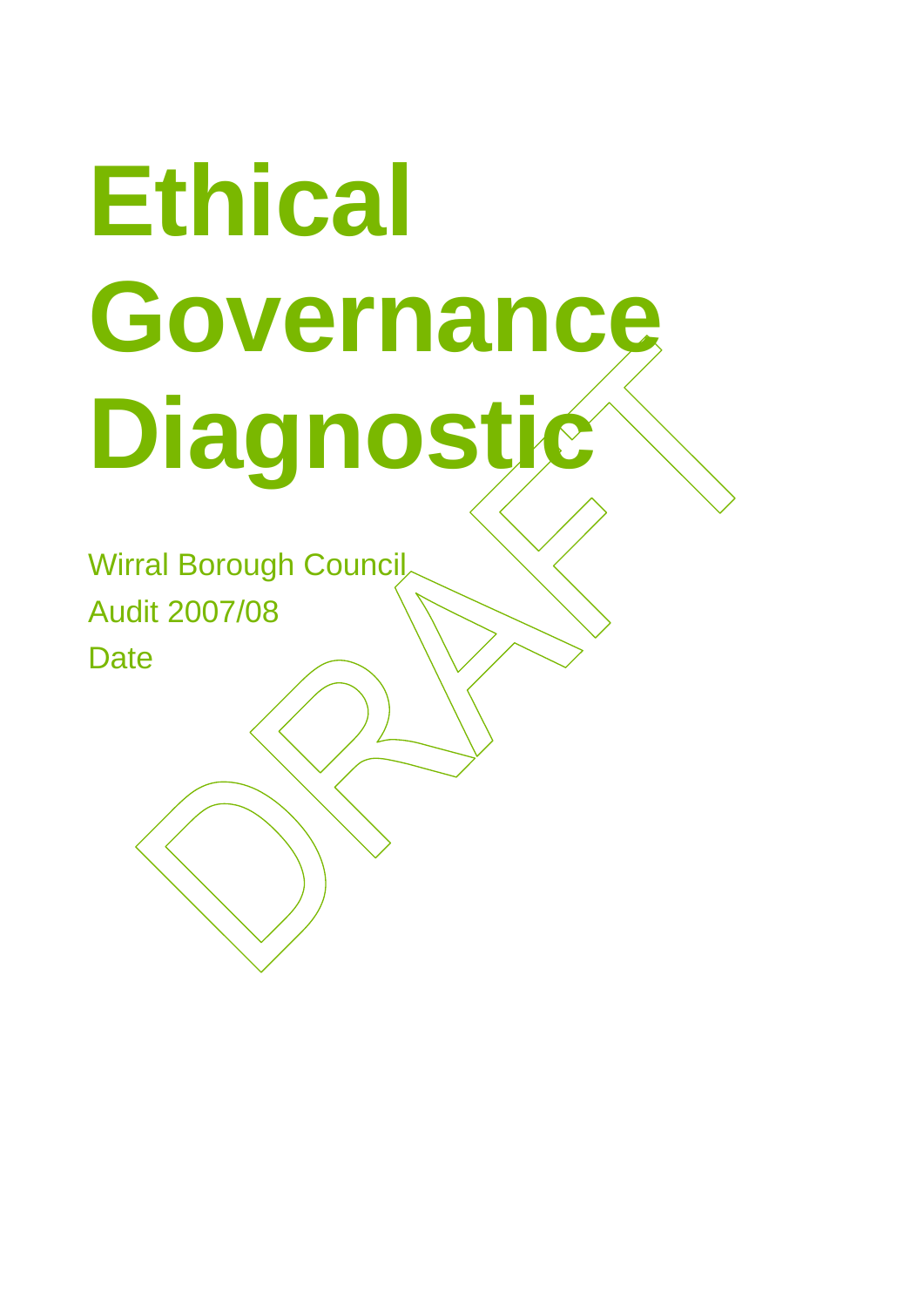### **Contents**

| <b>Introduction</b>                                           | $\overline{\mathbf{3}}$ |
|---------------------------------------------------------------|-------------------------|
| <b>Background</b>                                             | 5                       |
| <b>Scope and objectives</b>                                   | 6                       |
| <b>Audit approach</b>                                         | 7                       |
| <b>Reporting and timescales</b>                               | 8                       |
| <b>Audit personnel and key contacts</b>                       | 9                       |
| <b>Appendix 1: Document request</b>                           | 10                      |
| Appendix 2: Interviews/focus groups.                          | 11                      |
| Appendix 3: Audit Part (1) SNAP survey draft letter           | 12                      |
| Appendix 4 - Member and officer survey questions              | 14                      |
| Appendix 5: Audit Part (1) Monitoring Officer's questionnaire | 18                      |
|                                                               |                         |

The Statement of Responsibilities of Auditors and Audited Bodies issued by the Audit Commission explains the respective responsibilities of auditors and of the audited body. Reports prepared by appointed auditors are addressed to non-executive directors/members or officers. They are prepared for the sole use of the audited body. Auditors accept no responsibility to:

- any director/member or officer in their individual capacity; or
- any third party.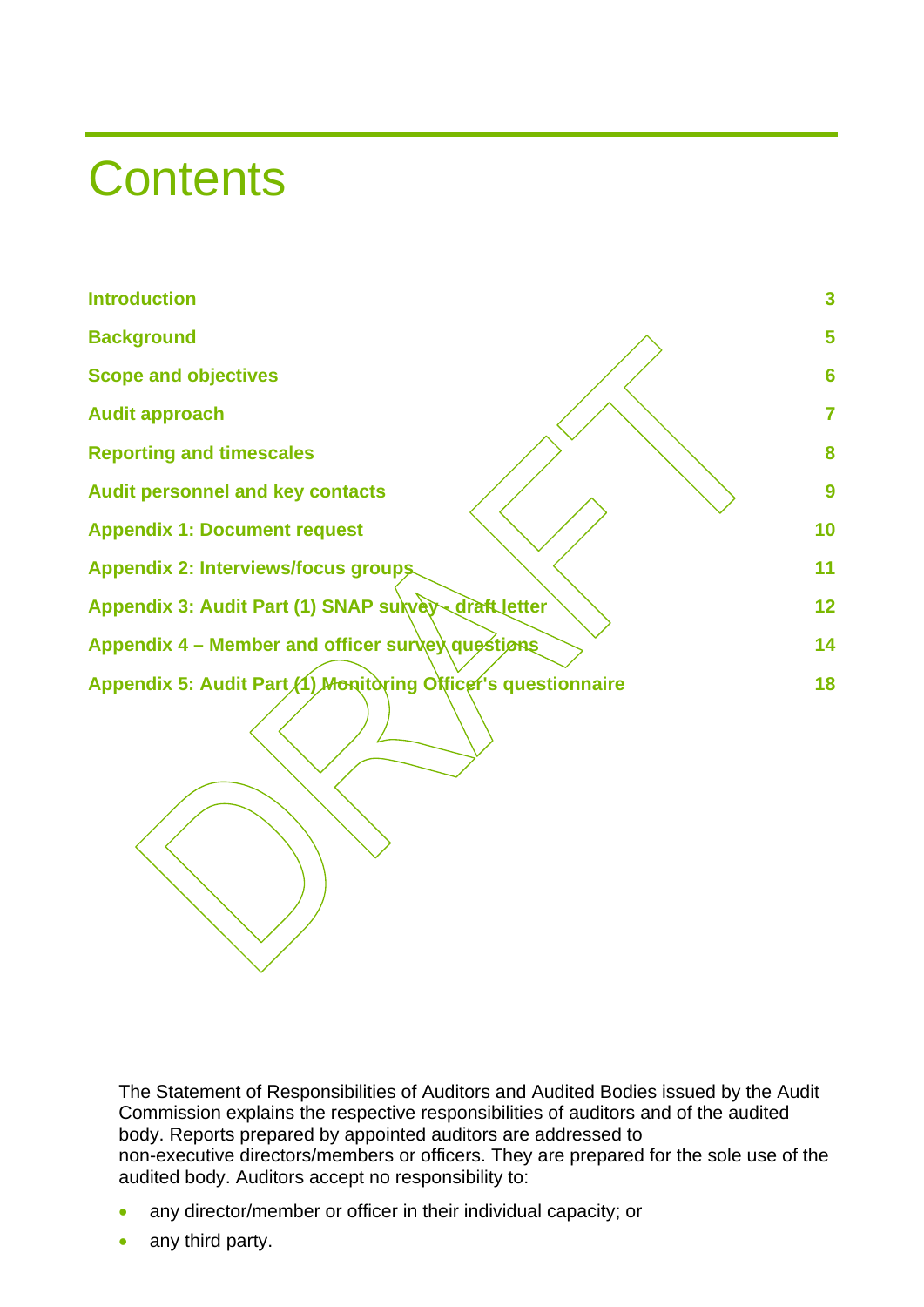### Introduction

- **1** Confidence in local democracy is a cornerstone of our way of life. It can only be achieved when elected and co-opted members of local authorities are seen to live up to the high standards the public has a right to expect from them.
- **2** In recent years there has been an increased emphasis on standards and conduct in public life. The findings of the Committee on Standards in Public Life, the Local Government Act 2000 and the introduction of the Standards Board for England (SBE) are all factors in the current weighting being given to the need for strong ethical governance in local councils. This was also reinforced by the Chief Executive of the Standards Board for England in his November 2006 letter to local authority Chief Executives where he stressed the roles of Chief Executives and leading members in influencing organisational culture and supporting the ethical environment.
- **3** High ethical standards are the cornerstone of good governance. The vare an integral part of good corporate governance arrangements and can lead to increased confidence in local democracy and better public services. Setting high ethical standards is an important building block for councils in developing their community leadership role and improving services to the community. Councils are also becoming involved in increasingly complex partnerships and poor ethical standards may adversely affect these arrangements.
- **4** Ethical governance is an area of great interest to the national and local press, particularly when things go wrong. Local authorities and individual members face a number of risks, including investigation for alleged breaches of the code of conduct, sometimes leading to the disqualification of members, loss of confidence and trust in individual members, councils and local democracy and poor decision-making.
- **5** On average, one member a week was removed from office in 2006. Other sanctions have included formal censure and suspension from using council facilities. Reasons included because of bullying behaviour, misuse of council resources, bringing the council into disrepute and using the position as a member for personal gain. The high number of disqualifications has now reduced.
- **6** One of the common aspects of governance failures is not the absence of frameworks, controls and arrangements but the absence of appropriate behaviours and values amongst members and officers. This audit therefore looks at your compliance with statutory requirements and also at behaviour, culture and values.

#### **What do we mean by ethical governance?**

**7** We use the term 'ethics' as defined by the House of Commons: Public Administration Select Committee: Ethics and standards - the regulation of conduct in public life, 2007.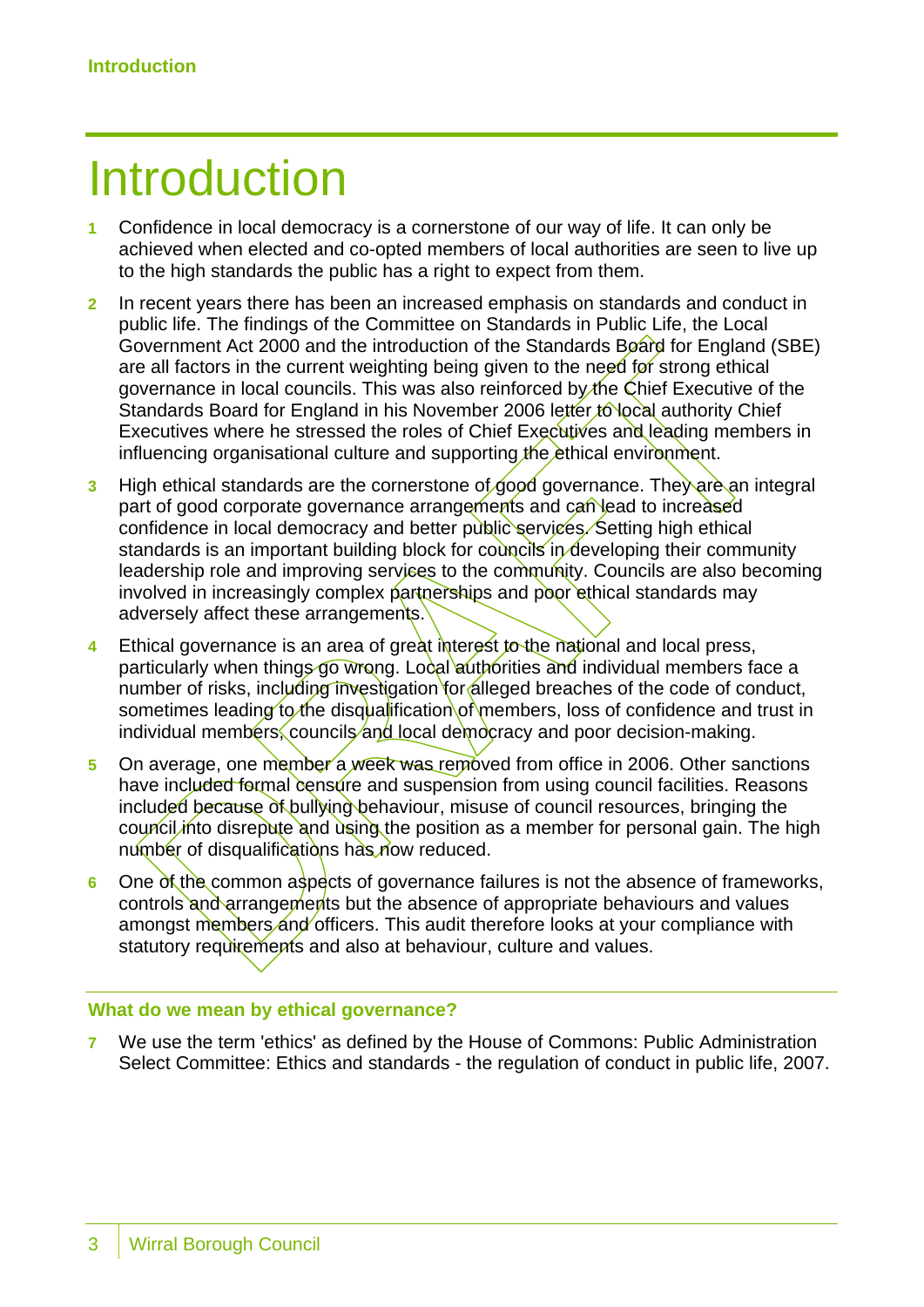**8** The committee defined 'ethics' to mean:

**"the qualities of good governance, such as integrity, legitimacy, accountability, and adherence to a commonly understood standard of behaviour".** 

- **9** This definition is based on the work of the Committee on Standards in Public and its Principles of Public Life, often known as the Nolan Principles, after Lord Nolan, the chair of the committee at that time:
	- Selflessness
	- Integrity
	- Objectivity
	- Accountability
	- Openness
	- Honesty
	- Leadership.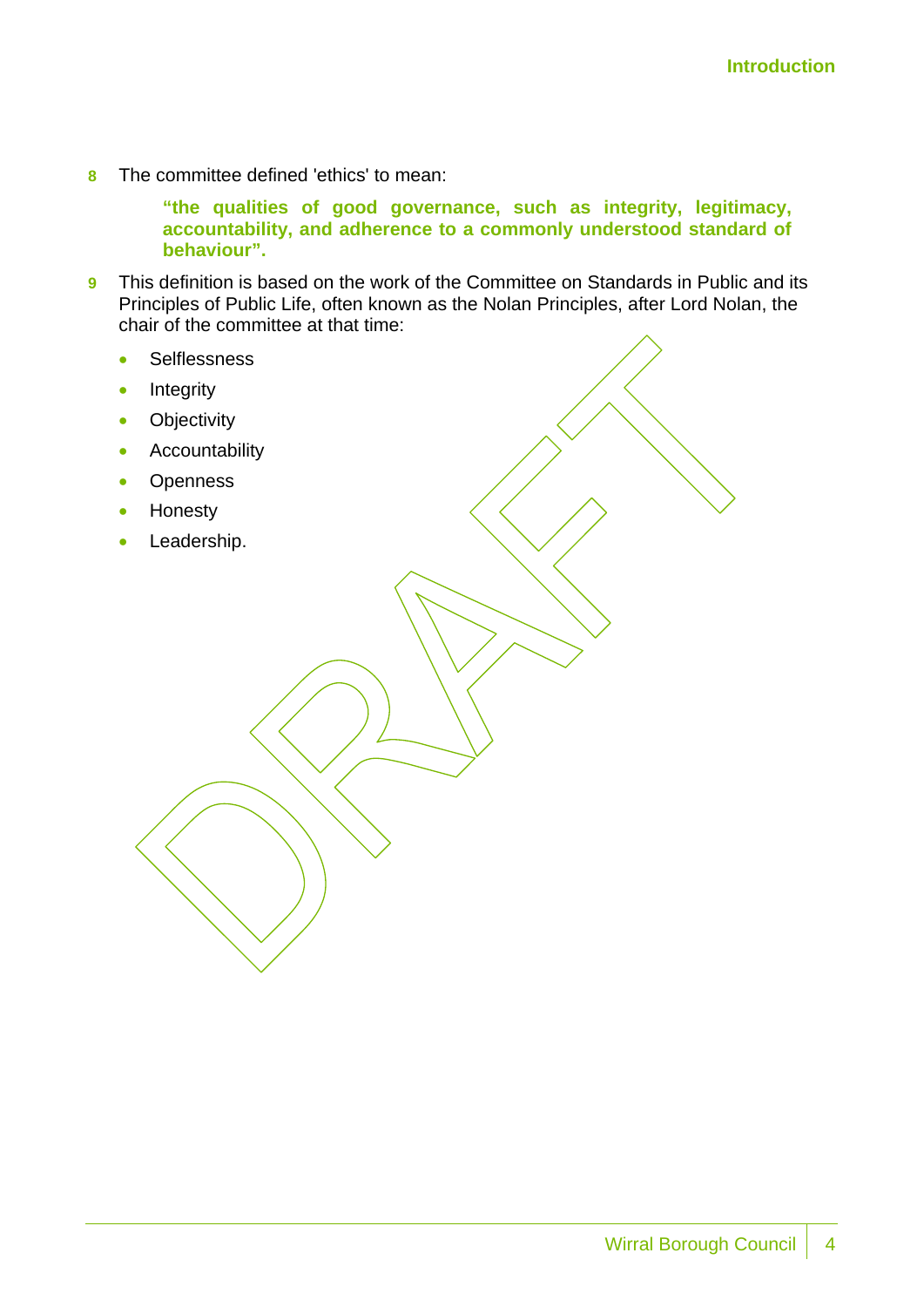### **Background**

- **10** This work is based on the requirements of the Local Government Act, 2000 Part III and the Local Government and Public Involvement in Health Act 2007. Every local authority is required to adopt a members' Code of Conduct that sets out the rules governing the behaviour of its members. All elected, co-opted and independent members of local authorities, including parish councils, fire, police and national park authorities, are covered by the Code.
- 11 A new model Code of Conduct was issued by the government in April 2007. This simplified some parts of the code. The Code of Conduct covers areas of individual behaviour such as members not abusing their position or pot misusing their authority's resources. In addition, there are rules governing disclosure of interest and withdrawal from meetings where members have relevant interests. Members are also required to record their financial and other interests.
- 12 Standards Committees were established to promote and maintain high standards of conduct for members. One of their roles is to create a sense of 'ethical well-being' in the authority. A new locally based system for dealing with complaints about local authority members' conduct came into force in May 2008. The new standards framework gives Standards Committees responsibility for the initial assessment of all allegations that a member of their authority may have breached the Code of Conduct. It also gives them responsibility for  $\frac{\partial n}{\partial y}$  subsequent investigations, decisions and sanctions. This is except where cases cannot be handled locally because of their highly sensitive nature.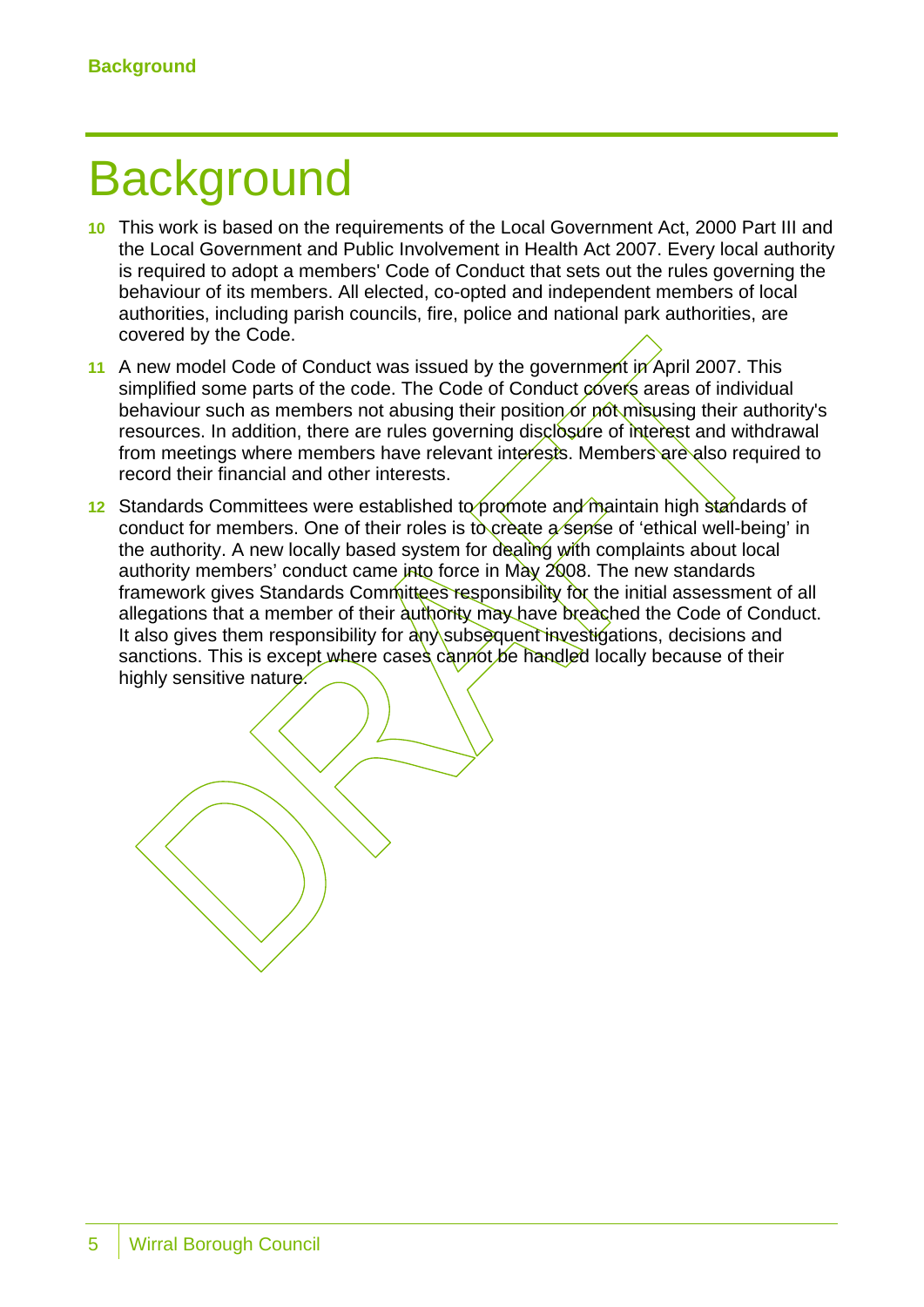### Scope and objectives

- **13** The aim of this work is to assess how far:
	- the Council is complying with Part III of the Local Government Act 2000 and the relevant sections of the Local Government and Public Involvement in Health Act 2007;
	- the Council is ensuring that the Standards Committee had access to the right information and support to enable it to do its job properly;
	- members and officers understand and are aware of ethical issues;
	- members are abiding by the Code of Conduct; and
	- members and officers have training needs in this area.
- **14** This work covers four areas:
	- Balancing rules and trust how far the Council is supporting the genumne motivation of people while ensuring that those who do breach the rules are challenged.
	- Independent overview how far the Council is monitoring, developing and promoting the Council's approach to the ethical agenda and how far this is delivering improvement.
	- Leadership how far the Council is encouraging good conduct in the Council, including in relation to the equalities and diversity agenda.
	- Transparency how far the Council is ensuring transparency in the way it carries out its business.
- **15** As a result of this work councillors and officers should:
	- be more aware of the progress that the Council has made in delivering the ethical agenda;
	- have a better understanding of the ethical health of the Council; and
	- have a better understanding of what, if any, further action is needed to meet the desired standards.

To be of the most benefit to the Council, it is vital that this review has the commitment and support of senior officers and all political parties. To this end, we plan to agree the brief with Cabinet and with the opposition party.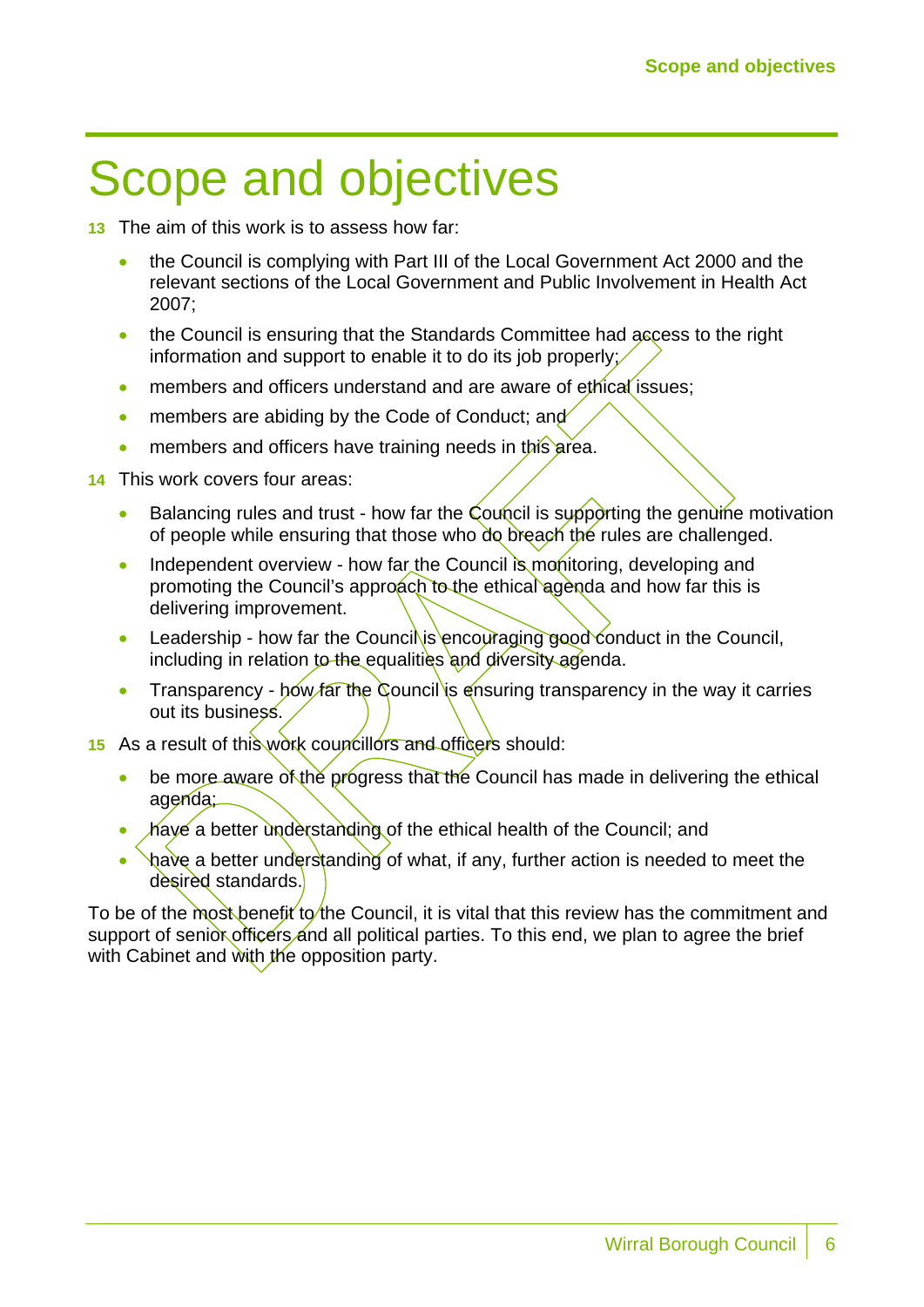### Audit approach

- **16** The audit comprises three parts, the first two of which are covered by our audit programme:
	- Part (1) of the work is an electronic survey of all members and senior staff in the organisation. See Appendix 4 for the questions included in the survey. The survey is confidential and respondents will not be identified. All results will be fed back in an anonymous format and will not be attributed to individuals. The survey uses SNAP – an online survey tool. It runs on an Audit Commission server and so the Council doesn't need to buy or have any software loaded. We give the client an internet address to allow them to access the survey -  $see$  Appendix 3 for an example standard letter to be sent out. Staff or members at the Council site who are to complete the survey will need desktop access to the internet. We also ask the Monitoring Officer to complete a set of guestions - see appendix  $\frac{1}{2}$ . In order to ensure that we can compare your position with other councils that have benefited from this audit we do not plan to change any of the questions;
	- Part (2) is a detailed assessment of how well your organisation's ethical governance arrangements are working. - including a document review (see appendix 1), interviews and focus groups - see appendix 2 for the list of possible meetings; and
	- Part (3) is workshops which can follow from the detailed tool and survey. They are designed to pick up on issues raised in the previous two parts of the work and to move the organisation to the next stage of its development. The workshops can be delivered either to members or to senior staff or to members and staff together. They use scenarios and  $a$ sk/participants to discuss the issues that the scenarios present – both in respect of whether the Local Government Act Part III has been breached and what should be done to improve the arrangements and understanding. We will discuss the appropriate format for any workshops and which scenarios to introduce with the Council.
- **17** Throughout the audit we will maintain confidentiality and focus on issues and not individual people.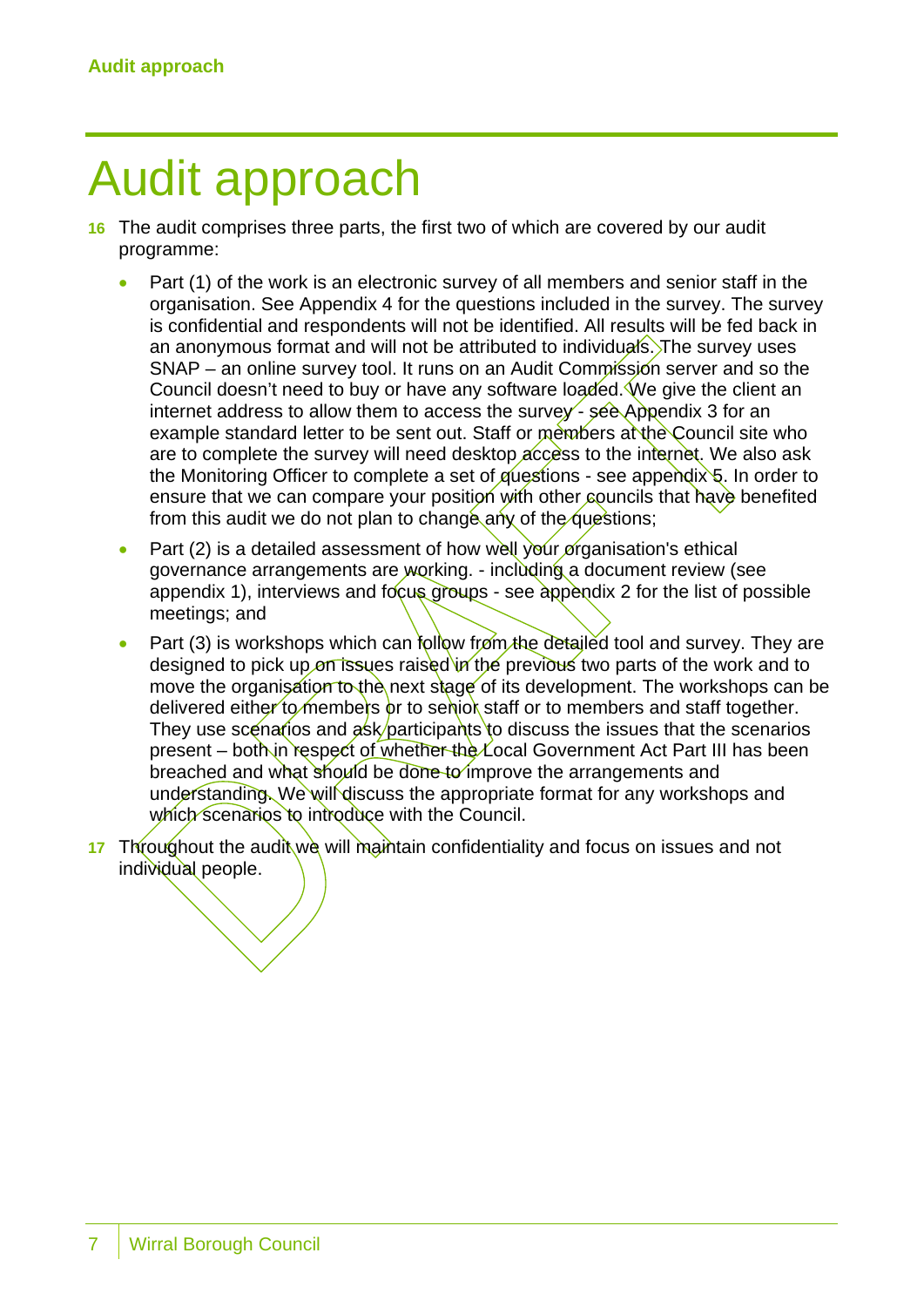### Reporting and timescales

- **18** We will provide the Council with a summary report, including an analysis of the survey, plus recommendations for improvement. The report will be based on our findings following the electronic survey of members and senior officers, the document review, member and officer interviews and focus groups with staff.
- **19** The actual nature of further end product(s) will be agreed with the Council once the work is nearer completion. These could also include workshops to address our findings. Further work is not at the moment included in our  $\frac{1}{4}$  and inspection plans but will need to be the subject of discussion to agree whether we are required to address it as part of our risk based audit or as further work ûnder our Advice and Assistance powers.

| Task                                         | <b>Target date for</b><br>completion |
|----------------------------------------------|--------------------------------------|
| Set up meeting to finalise brief             | November 2008                        |
| Survey                                       | December 2008                        |
| Document review, interviews and focus groups | January/February 2009                |
| <b>Client feedback</b>                       | <b>March 2009</b>                    |
| Workshops                                    | To be agreed                         |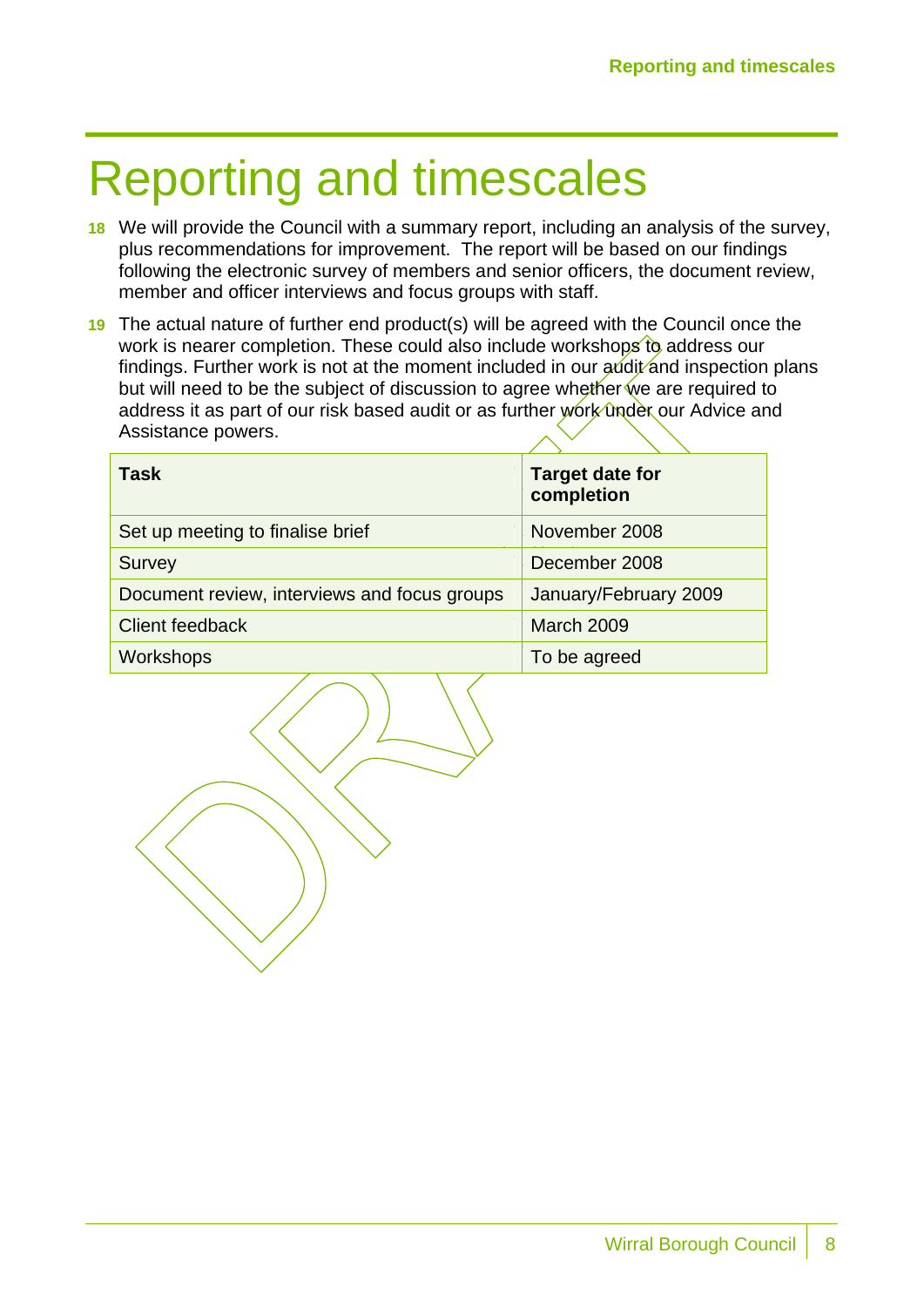# Audit personnel and key contacts

Audit Commission staff involved in the work will be.

| Liz Temple-Murray, Audit Manager | David Brown, Performance Specialist |
|----------------------------------|-------------------------------------|
| I-temple-murray@audit-           | da-brown@audit-commission.gov.uk    |
| commission.gov.uk                | Tel 0844 798 7019                   |
| $\sqrt{$ Tel 0151 666 3483       |                                     |

The contacts from the authority will be.

Bill Norman, Director HR, Law and Asset Management (Lead Director)

billnorman@wirral.gov.uk

Tel 0151 691 8497

Simon Goacher, Head of Law (key contact)

simongoacher@wirral.gov.uk

Tel 0151 691 8498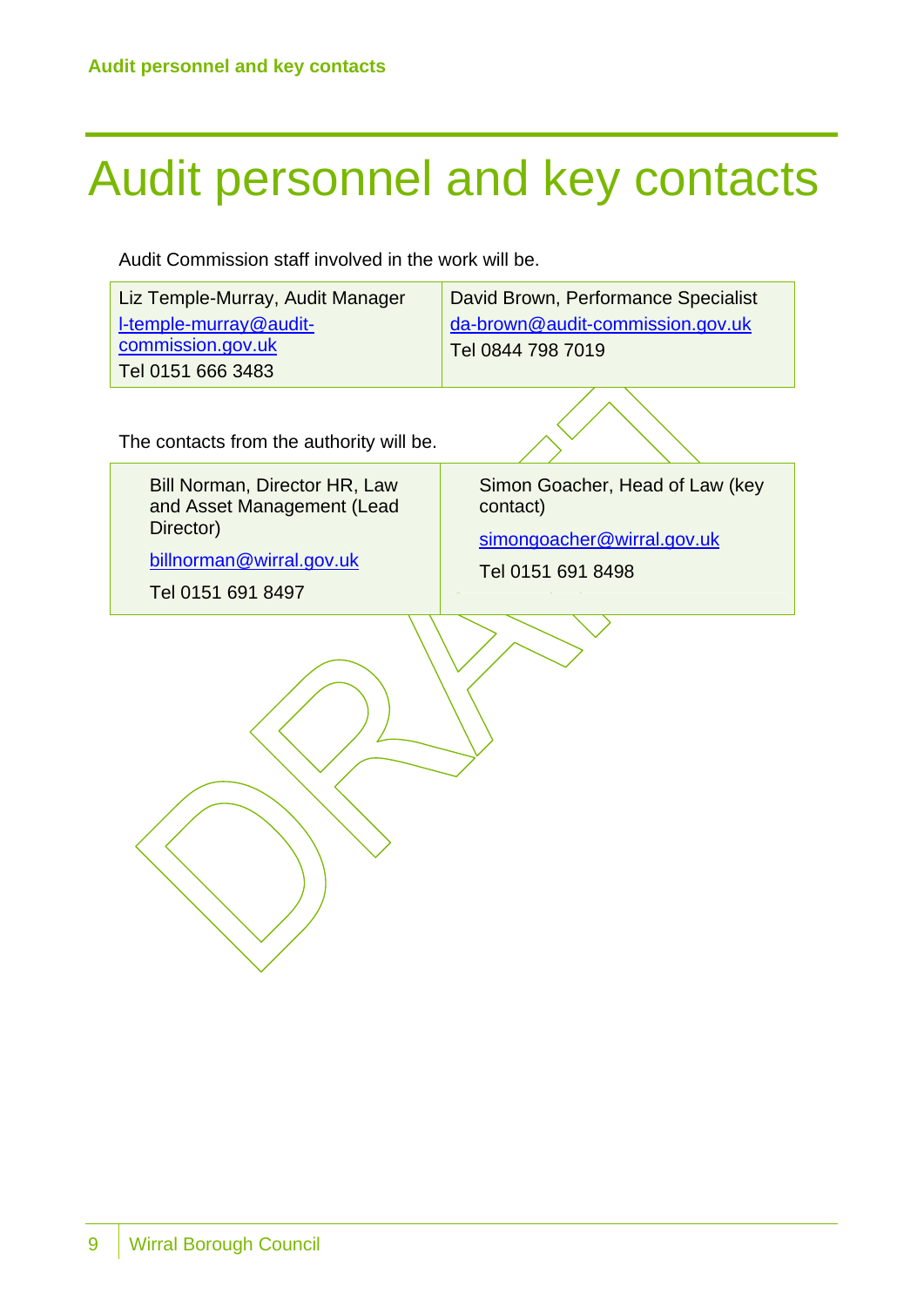# Appendix 1: Document request

Copies of the following documents will be needed before we commence the audit

#### **Please indicate whether we can access any documents via the Council's website**

- Council constitution
- Members' code of conduct
- Officers' code of conduct
- Standards Committee terms of reference
- Standards Committee agendas, minutes, annual report and supporting papers
- Schedule of proposed activities for the following year/annual plan
- Appointment of independent members to Standards Committees  $\cdot$  details
- And any related job descriptions, person specifications etc
- Standards, protocols and procedures for handling investigations
- Member training/guidance/information in this  $\text{area}_z$  details
- And details of attendance including evaluations
- Work undertaken by external bodies with the Standards Committee details
- Complaints to the Standards Committee details
- And details of any outcomes
- Resident and staff surveys  $-\frac{1}{x}$  results
- Any other relevant documentation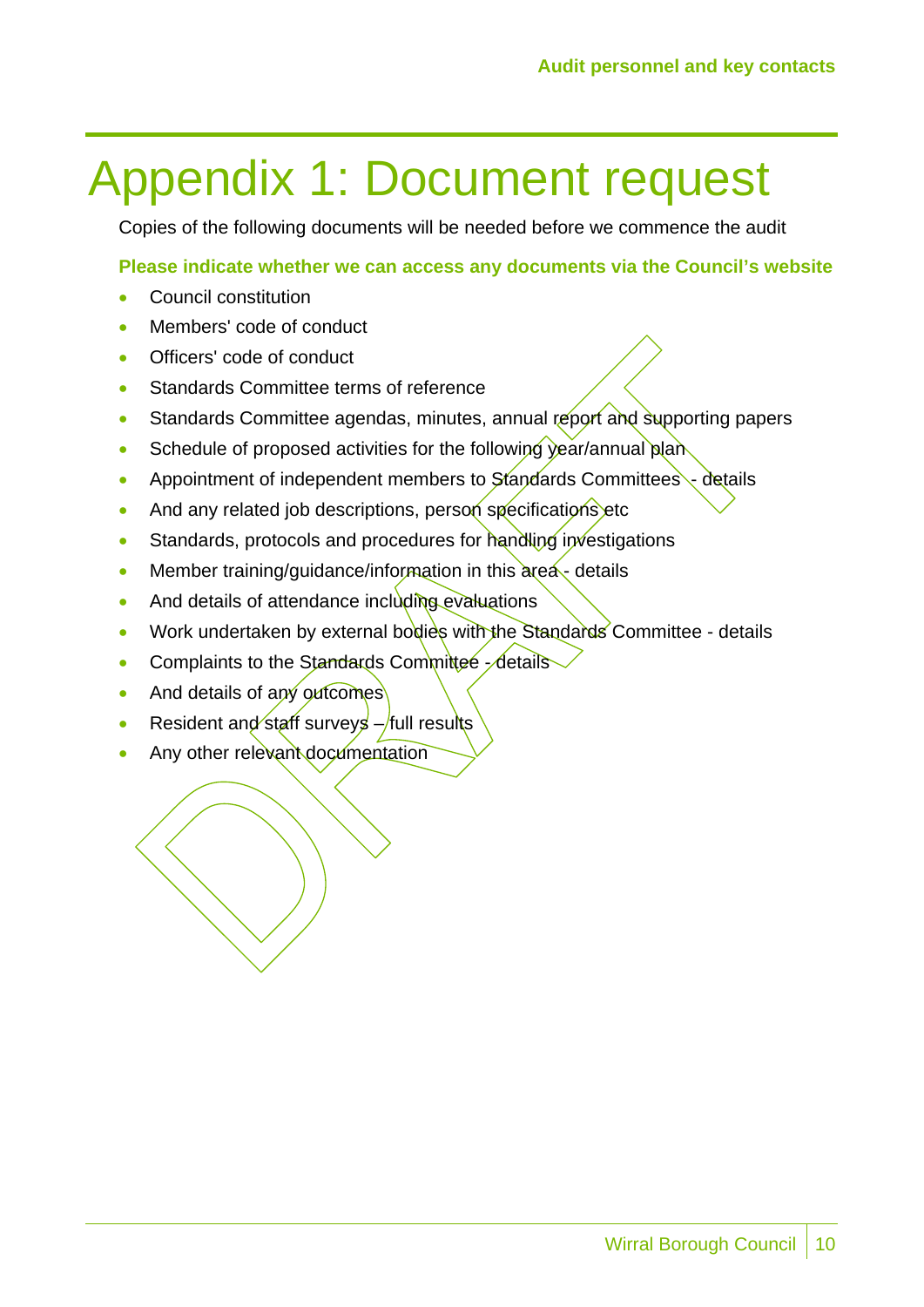# Appendix 2: Interviews/focus groups

**20** We ask to see the following people

| <b>Possible interviews</b>                                                | <b>Possible focus groups</b>                    |
|---------------------------------------------------------------------------|-------------------------------------------------|
| <b>Leader of the Council</b>                                              | Democratic services staff                       |
| Deputy Leader of the Council                                              | Senior managers                                 |
| Leader of the opposition                                                  | Non-executive members of each of the<br>parties |
| Whip of each party                                                        |                                                 |
| <b>Chair of the Standards Committee</b>                                   | Partners [to be agreed]                         |
| Standards Committee - a member<br>representative from each of the parties | Users [to be agreed]                            |
| <b>Chair of Scrutiny Committee</b>                                        |                                                 |
| Independent member                                                        |                                                 |
| <b>Chief Executive</b>                                                    |                                                 |
| <b>Monitoring Officer</b>                                                 |                                                 |
| S <sub>151</sub> Officer                                                  |                                                 |
| Directors of departments                                                  |                                                 |

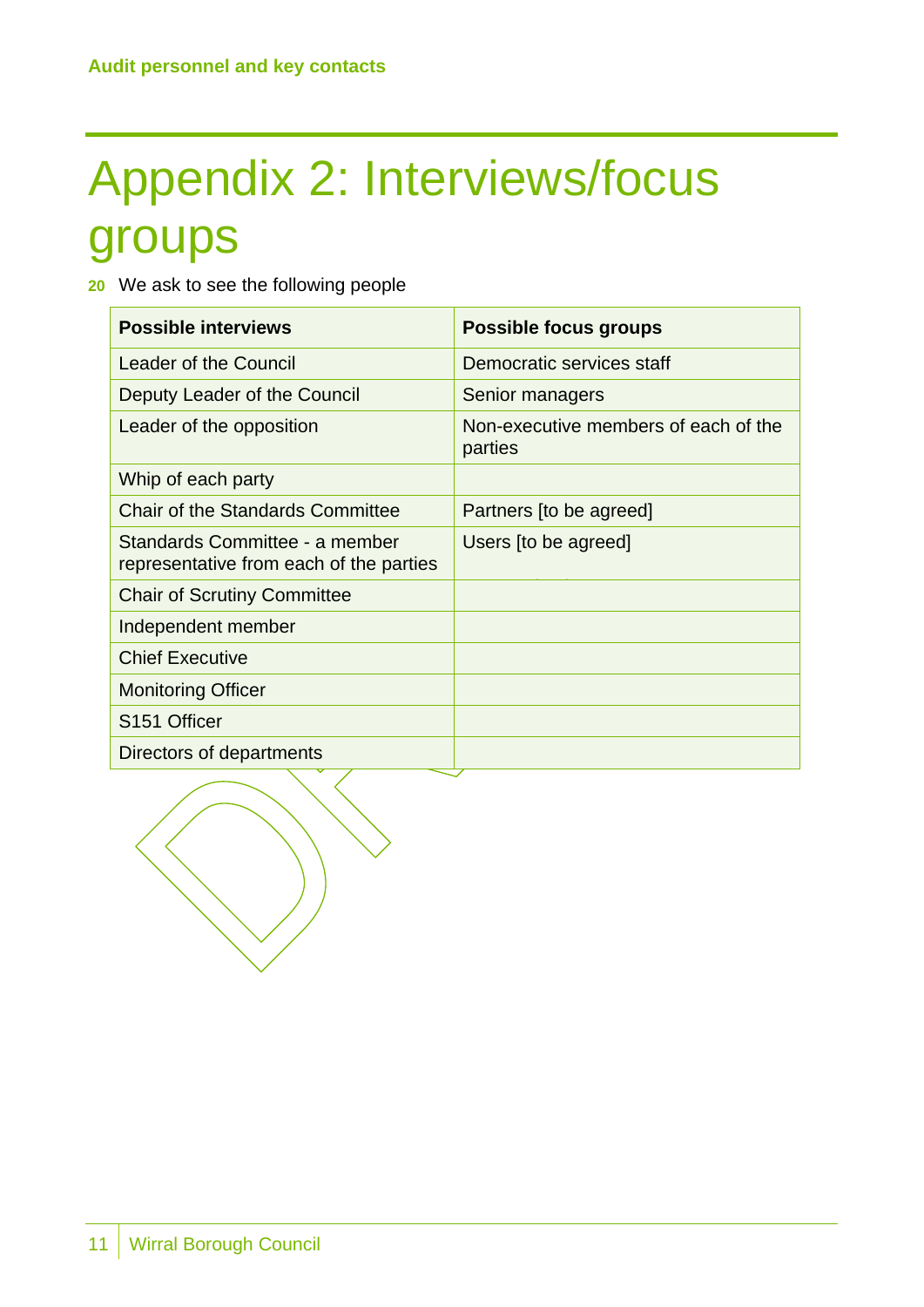

# Appendix 3: Audit Part (1) SNAP survey - draft letter

#### **Wirral Council**

#### **Ethical standards self-assessment survey**

[Sample letter - in our experience, the response is best when this letter is sent out with a covering letter by the Chief Executive]

#### **To Members and officers**

Setting high ethical standards

The Audit Commission is working with Wirral Council to assess its arrangements for ensuring and promoting a positive ethical environment. *Lam* writing to invite you to complete an on-line survey which is the starting point for this work. The survey asks members and officers for their views on the ethical governance arrangements in your council and explores awareness of Part III of the Local Government Act 2000 which for example, introduced the members' code of conduct and standards committees.

High ethical standards are of benefit to the Council. They are an integral part of strong corporate governance; they can lead to increased confidence in local democracy and local services and can help the authority to attain high corporate assessment and use of resources ratings. Ethical governance is also included in the Audit Commission's Comprehensive Performance Assessment and Use of Resources work. Findings from our work will be used to identify any improvements that can be made in your council.

The survey will take approximately ten minutes to complete. Please click on (link to be provided) to access the survey. Please complete the survey by (date to be inserted). For technical reasons we regret the survey cannot be accessed directly from a 'Blackberry'.

We will share anonymised survey results with your council. Your individual response will be confidential to the AC and we will not identify your responses to your organisation. Under the Data Protection Act, we have a legal duty to protect any information collected from audited and inspected bodies. Only the minimum appropriate personal data is requested and held, and it is only kept for so long as the purpose requires. We will not provide any personal information obtained by us to other companies or individuals without people's consent unless required to by law.

Should you have any queries or concerns about this work please do contact me at da-brown@audit-commission.gov,uk (07771 943375).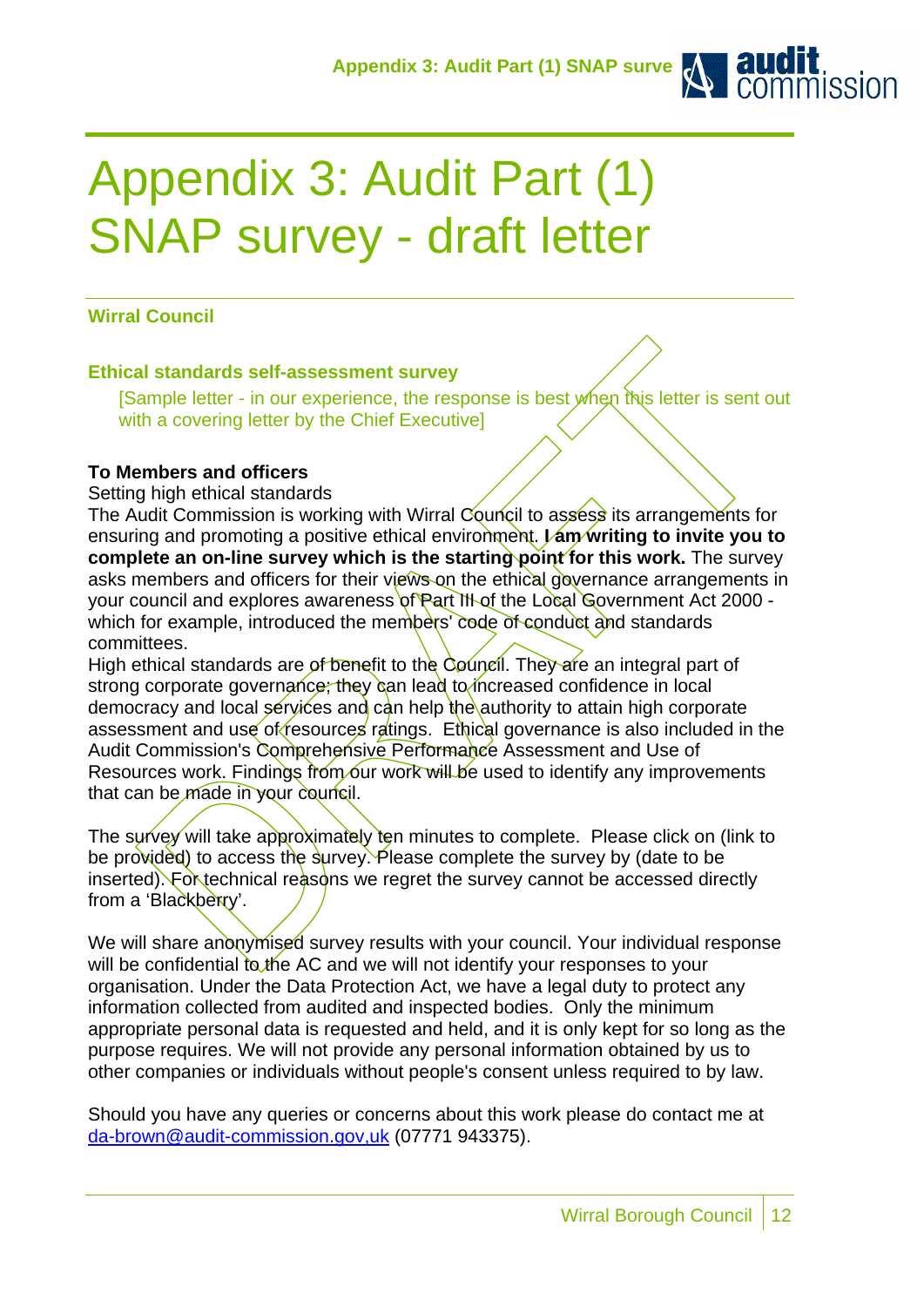#### **Appendix 3: Audit Part (1) SNAP survey - draft letter**

Thank you for taking the time to complete the survey.

Yours sincerely

David Brown Performance Specialist

Please complete the survey on line by [date] or send your completed paper copy in the enclosed envelope to David Brown at:

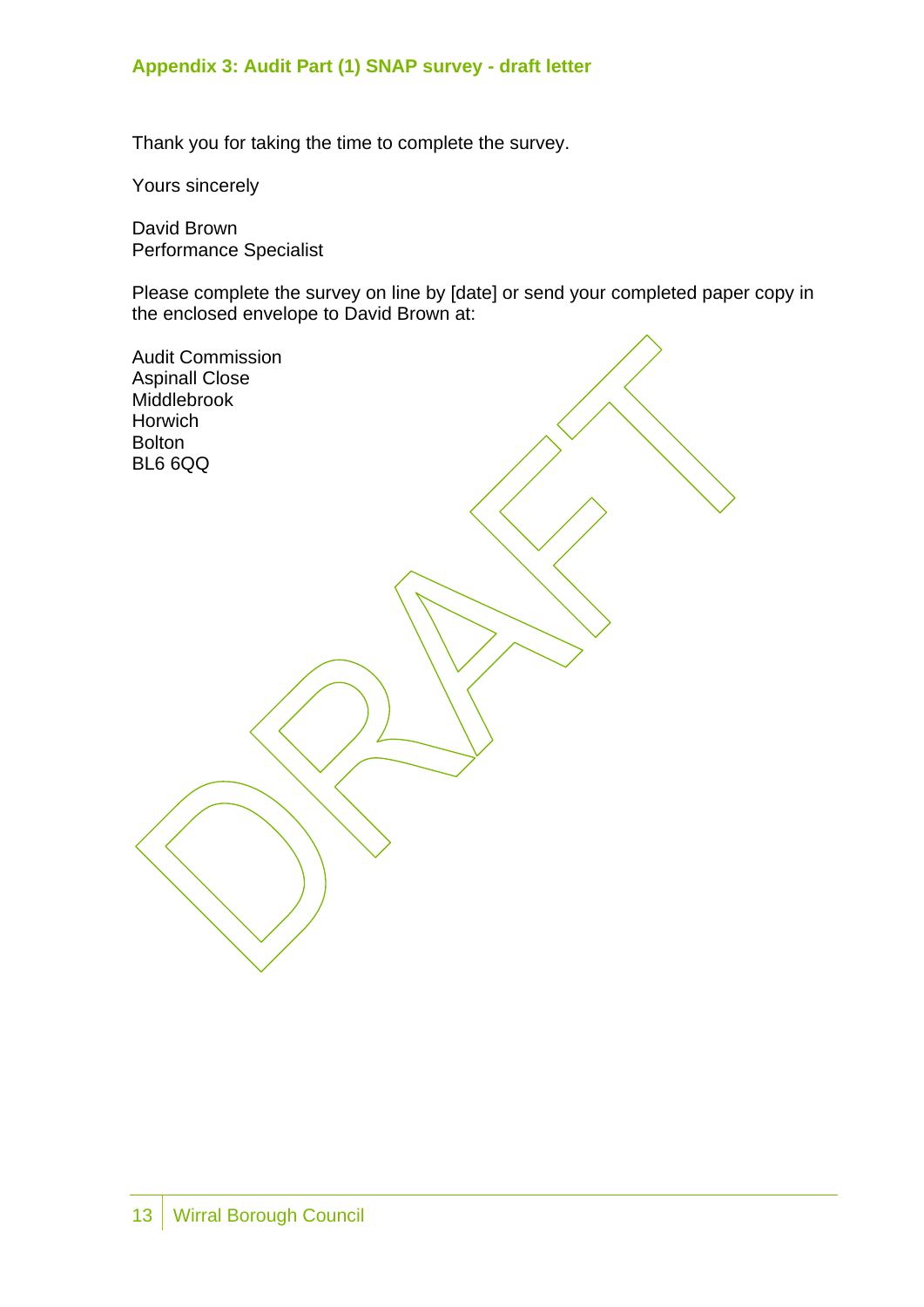# Appendix 4 – Member and officer survey questions

- Members abide by the members' code of conduct
- Members make allegations of member misconduct appropriately
- Members make allegations of member misconduct without fear of reprisal
- Officers make allegations of member misconduct appropriately
- I can make an allegation of member misconduct without fear of reprisal
- I can make an allegation of officer misconduct without fear of reprisal
- Members use the Council's resources for party political purposes
- Members perform their duties with honesty, integrity, impartiality and objectivity
- Members listen to the advice of officers
- Members uphold the impartiality of officers
- Officers use the Council's resources appropriately
- Officers perform their duties with  $h$  onesty, integrity, impartiality and objectivity
- Members trust each other
- Officers trust  $\epsilon$ ach other
- Members and officers trust each other
- Bullying by members is not tolerated in the Council
- Bullying by officers is not tolerated in the Council
- Members work well together to achieve the Council's common goals
- Members and officers work well together to achieve the Council's common goals
- Officers work well together to achieve the Council's common goals
- The Council works well with voluntary and community groups to achieve the area's common goals
- The Council works well with statutory partners to achieve the area's common goals
- Appropriate confidences are kept by members
- Appropriate confidences are kept by officers
- I have agreed to abide by my Council's member code of conduct
- This Council has a Standards Committee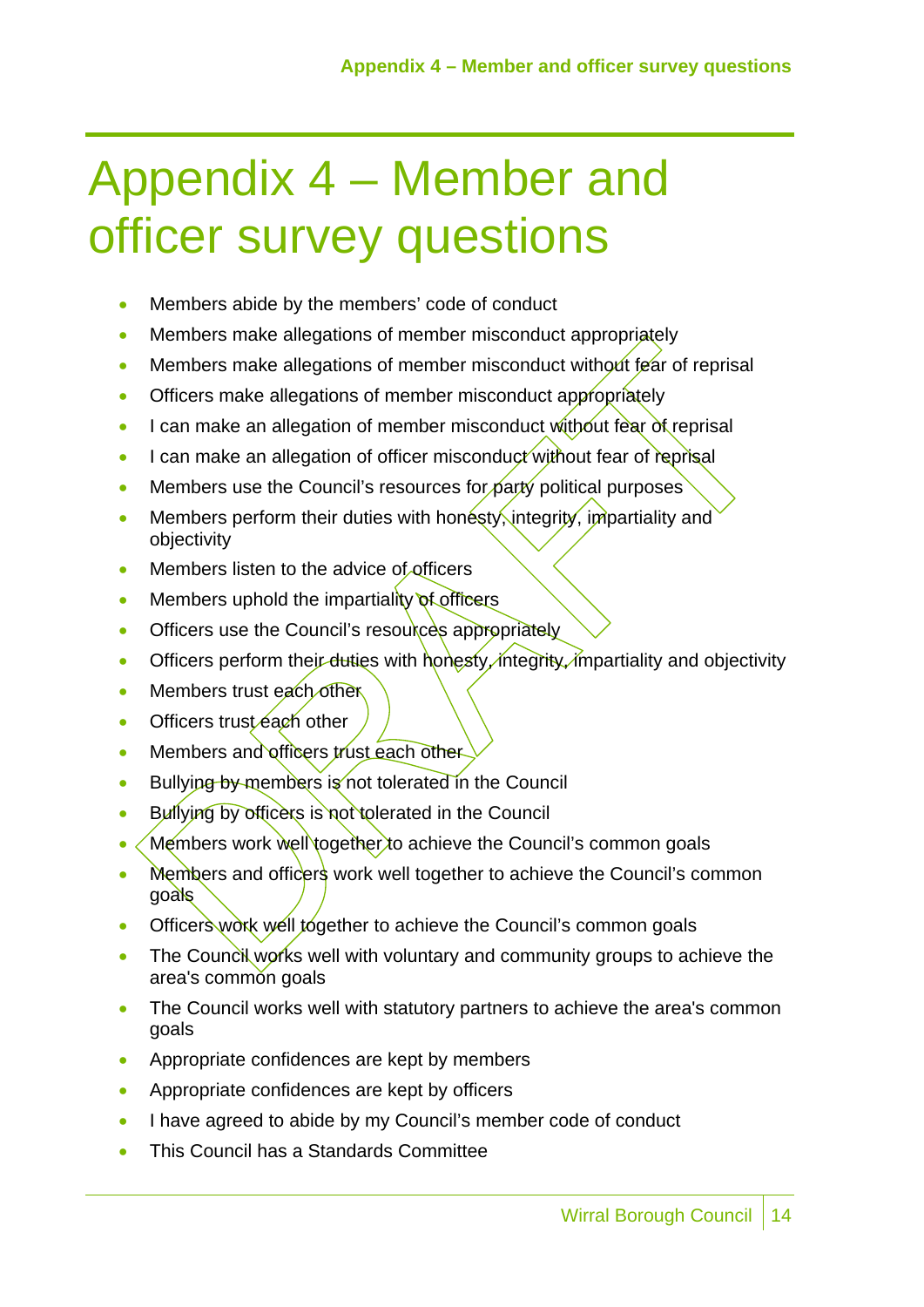- The work of the Standards Committee adds value to the Council
- I understand the role of the Standards Committee
- The Standards Committee is making a positive difference to the way people outside the Council view the organisation
- The Standards Committee is impartial
- Members are provided with appropriate advice on ethics and standards
- Officers are provided with appropriate advice on ethics and standards
- The Standards Committee or monitoring officer monitors member behaviour against the members' code of conduct
- Guidance on ethics and conduct is included in the induction of new members
- Training on ethics and conduct issues is mandatory for members
- Guidance on ethics and conduct is included in the induction of officers
- The organisations' values are communicated to members (via for example, training, meetings, news letters, the local media and the Council's website)
- The organisations' values are communicated to officers
- The organisations' values are communicated to local communities
- The organisations' values are communicated to local partnerships
- The importance of high ethical standards is communicated to members (via for example, training, meetings, newsletters, the local media and the Council website)
- The importance of high ethical standards is communicated to officers
- The importance of  $M$  g  $\mu$  ethical standards is communicated to local communities
- The importance of high ethical standards is communicated to local **partnerships** 
	- The Council seeks to meet the needs of its diverse communities
	- The Council seeks to attract officers from diverse backgrounds
- The Council ensures that staff are appropriately skilled to meet the needs of its diverse communities
- Members are a focus for positive change
- Members treat users of Council services fairly
- Members treat other members fairly
- Members treat officers fairly
- Officers treat users of Council services fairly
- Officers treat members fairly
- Officers treat other officers fairly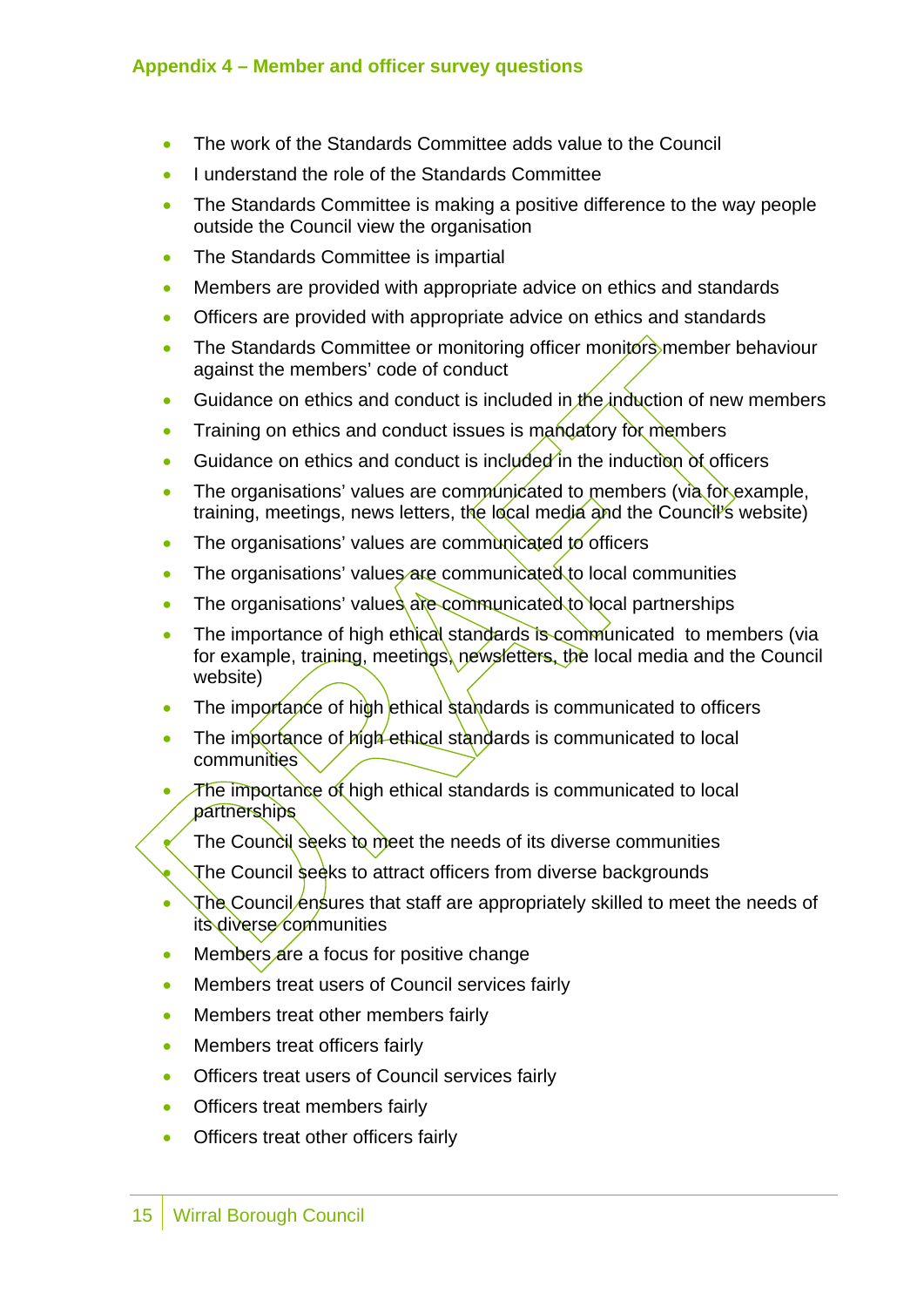- Appropriate guidance is provided for members on equalities and human rights issues
- Appropriate guidance is provided for officers on equalities and human rights issues
- The Leader of the Council is a positive role model in terms of ethical behaviour
- The Leader of the Council promotes the importance of the ethical agenda
- The Chief Executive is a positive role model in terms of ethical behaviour
- The Chief Executive promotes the importance of the ethical agenda
- The Council's leadership values the role of the Monitoring Officer
- The Monitoring Officer is actively supported by the Chief Executive
- The Council's Monitoring Officer is able to carry out her/his role appropriately
- The Monitoring Officer promotes the ethical agenda
- The Council's approach to promoting high ethical standards is encouraging appropriate behaviour across the Council
- The Council's approach to promoting high ethical standards is helping to build public confidence in the Council
- The public can access the members' code of conduct
- The public can access the officers' code of conduct
- The public can access documents relating to the standards committee (for example, agendas, minutes, background papers)
- Council policies on the use of its resources by members (for example use of telephone, IT etc) are clear
- Council policies on the use of its resources by officers (for example use of telephone, IT etc) are clear
- Communication between members is open
- Communication between members is constructive
- Communication between members and officers is open
- Communication between members and officers is constructive
- Communication between officers is open
- Communication between officers is constructive
- There is a culture in the Council which allows members to challenge Council decisions without fear of reprisal
- There is a culture in the Council which allows officers to challenge member recommendations without fear of reprisal
- There is a culture in the Council which allows partners to challenge Council decisions without fear of reprisal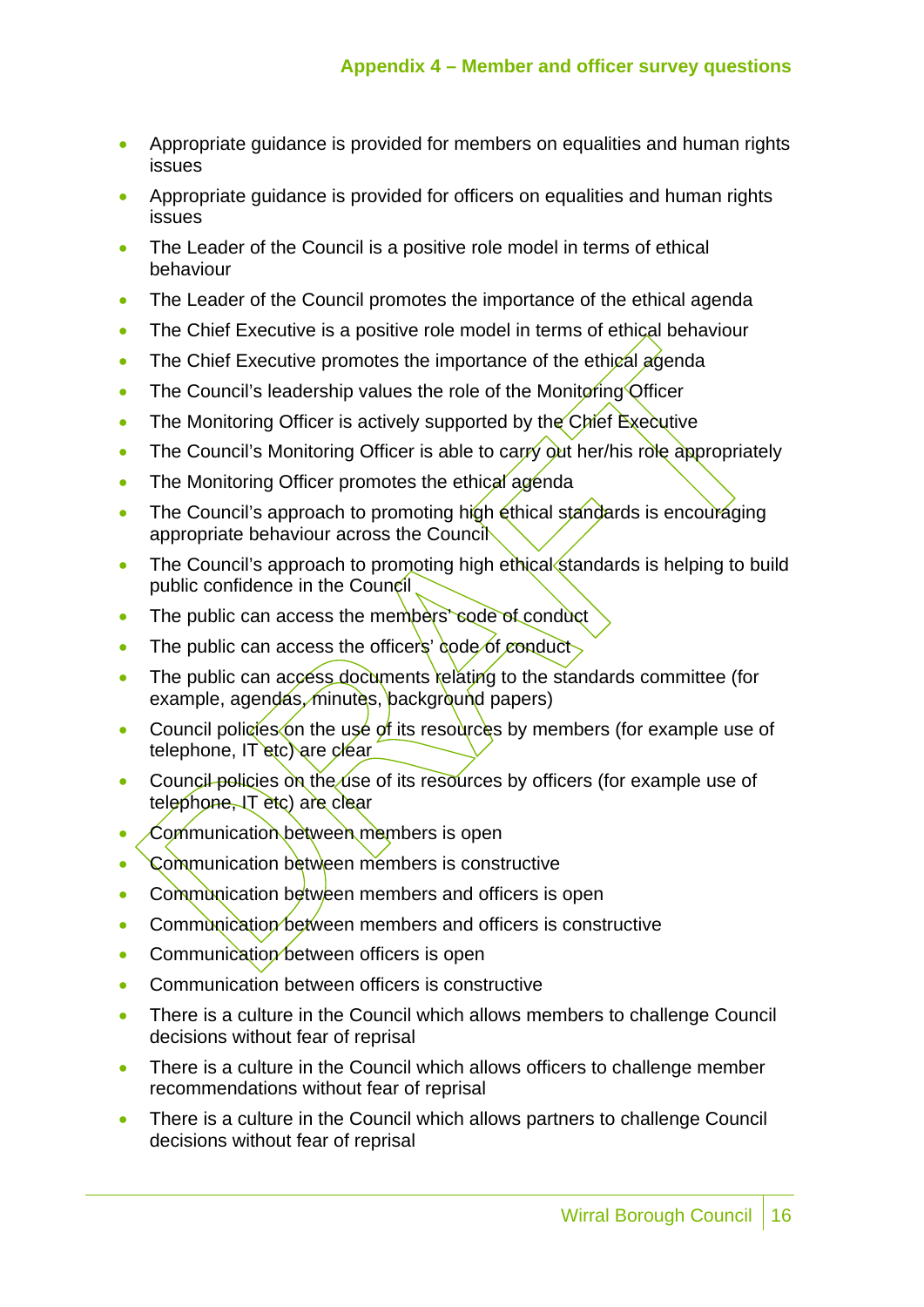- There is a culture in the Council which allows the public to challenge decisions without fear of reprisal
- Members respond positively to constructive external criticism about the Council
- Officers respond positively to constructive external criticism about the Council
- The public can access the Council's complaints policy
- The Council's complaints system is clear
- The Council has arrangements for dealing with complaints from the public about services provided in partnership
- Members take complaints from the public seriously
- Officers take complaints from the public seriously
- The Council's whistle blowing policy is clear
- The public can access the whistle blowing policy
- The Council's whistle blowing policy is used appropriately
- The Council's whistle blowing policy is used without fear of reprisal
- The public can access the register of member interests
- The quidelines for members on their personal conduct are clear
- The guidelines for officers on their personal conduct are clear
- Members feel able to challenge  $of$  members' inappropriate behaviour
- Members feel able challenge officers' inappropriate behaviour
- Officers feel able to challenge members' inappropriate behaviour
- Officers feel able to challenge other officers' inappropriate behaviour
- The process to report inappropriate member behaviour is clear
- The process to report inappropriate officer behaviour is clear
- Members who behave inappropriately are suitably dealt with
- Officers who behave inappropriately are suitably dealt with
- The Council learns from other councils to ensure that its ethical arrangements are appropriate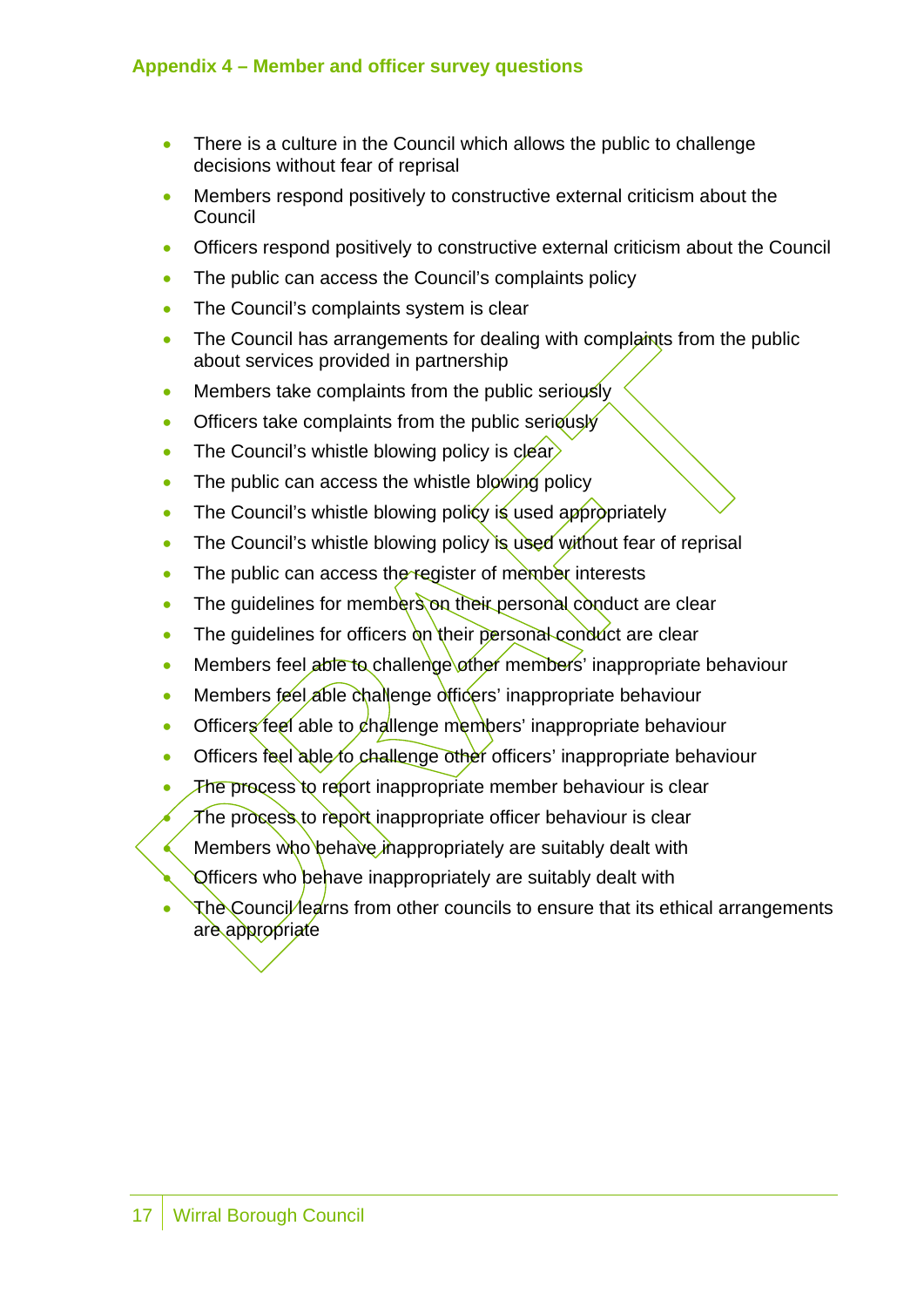### Appendix 5: Audit Part (1) Monitoring Officer's questionnaire

| <b>ISSUES</b>                                                                                                                                                                                  | <b>ETHICAL GOVERNANCE TOOL -</b>                                                                                                                                                                                           | <b>ANSWERS</b> |
|------------------------------------------------------------------------------------------------------------------------------------------------------------------------------------------------|----------------------------------------------------------------------------------------------------------------------------------------------------------------------------------------------------------------------------|----------------|
| 1. Balancing rules and trust (MO's questions)<br>Supporting the genuine motivation of people whilst continuing to ensure<br>that those who do breach the rules are discouraged is a key issue. |                                                                                                                                                                                                                            |                |
| 1.1                                                                                                                                                                                            | Has the member code of conduct<br>been tailored to local<br>circumstances?<br>If yes, how has the model code<br>been changed?<br>Has the Standards Board for<br>England been informed of any<br>changes to the model code? |                |
| 1.2                                                                                                                                                                                            | How far has the Council integrated<br>the requirements of the code into its<br>policies or schemes, including<br>obligations under the Anti-<br>Discrimination, Human Rights and<br>the Freedom of Information Acts?       |                |
| 1.3                                                                                                                                                                                            | Is there any evidence that members<br>inappropriately use Council<br>resources for political or other<br>purposes?                                                                                                         |                |
| 1.4                                                                                                                                                                                            | Is there any evidence that members<br>ever do anything which<br>compromises or is likely to<br>compromise the impartiality of<br>those who work for, or on behalf of,<br>the authority?                                    |                |
| 1.5                                                                                                                                                                                            | How far do members take officer<br>advice into consideration when they                                                                                                                                                     |                |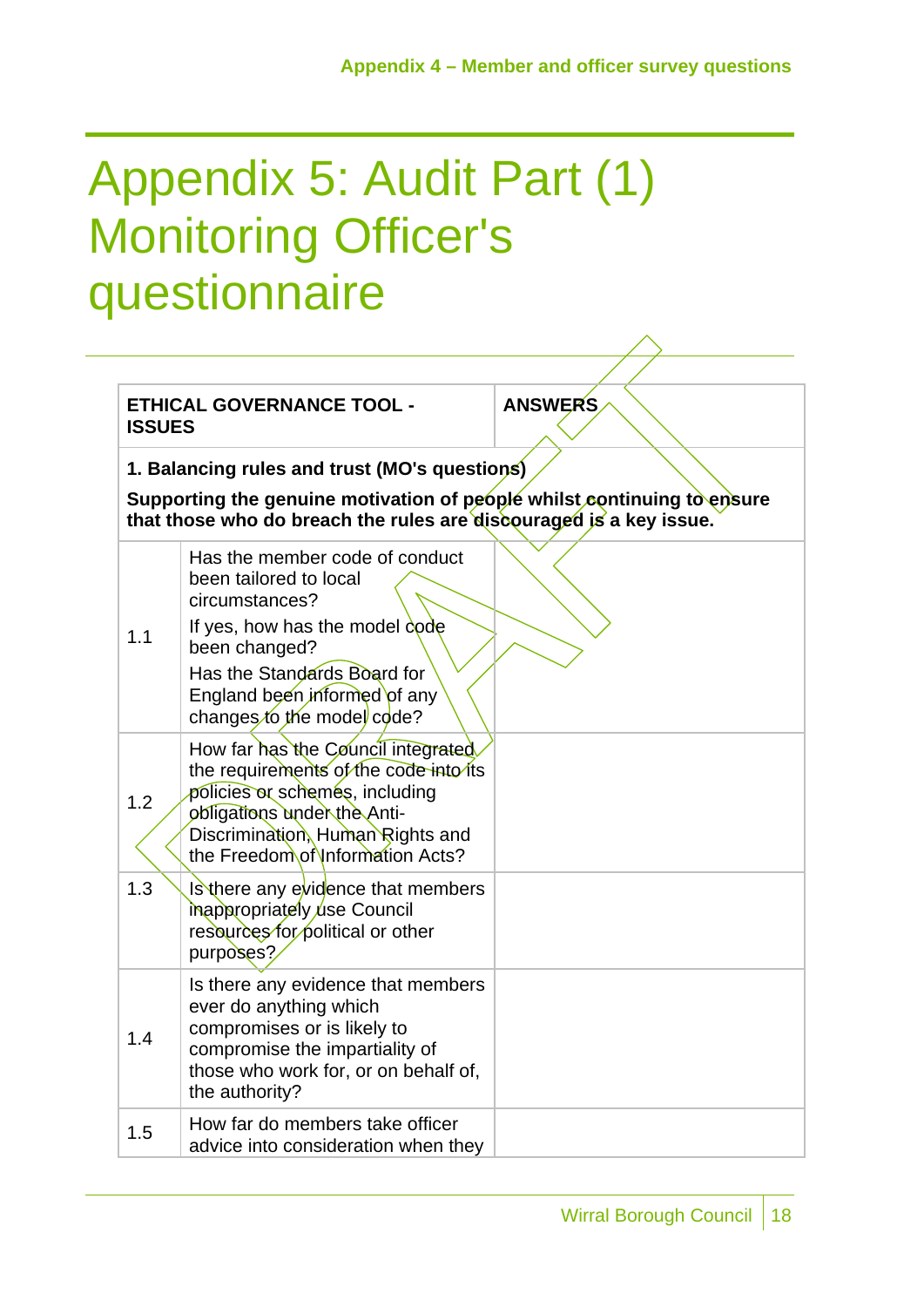| <b>ETHICAL GOVERNANCE TOOL -</b><br><b>ISSUES</b> | <b>ANSWERS</b> |  |  |
|---------------------------------------------------|----------------|--|--|
| 1. Balancing rules and trust (MO's questions)     |                |  |  |
|                                                   |                |  |  |

**Supporting the genuine motivation of people whilst continuing to ensure that those who do breach the rules are discouraged is a key issue.** 

make decisions?

|  | 1.6 | Does the Council have an<br>anti-bullying policy?<br>How is information about this policy<br>disseminated?                                                                                         |  |
|--|-----|----------------------------------------------------------------------------------------------------------------------------------------------------------------------------------------------------|--|
|  | 1.7 | Is there any evidence of bullying by<br>members of other members or of<br>officers, or bullying by officers of<br>members?                                                                         |  |
|  | 1.8 | What is the Council's policy on the<br>use of confidential information?<br>Provide external elink if appropriate.<br>Is there any evidence that councillor<br>ever break confidences?              |  |
|  | 1.9 | How many allegations of breaches<br>of the Code have you received for<br>investigation from the authority's<br>standards committee in the last<br>year?                                            |  |
|  |     | How many allegations of breaches<br>of the Code did you received for<br>investigation from the Standards<br>Board during the previous year?<br>Of the cases received in the last<br>year how many: |  |
|  |     | are outstanding;<br>have been investigated and a<br>report completed concluding that<br>there has been a failure to<br>comply with the Code of<br>Conduct;                                         |  |
|  |     | have been investigated and a<br>$\bullet$<br>report completed concluding that<br>there has not been a failure to<br>comply with the Code of                                                        |  |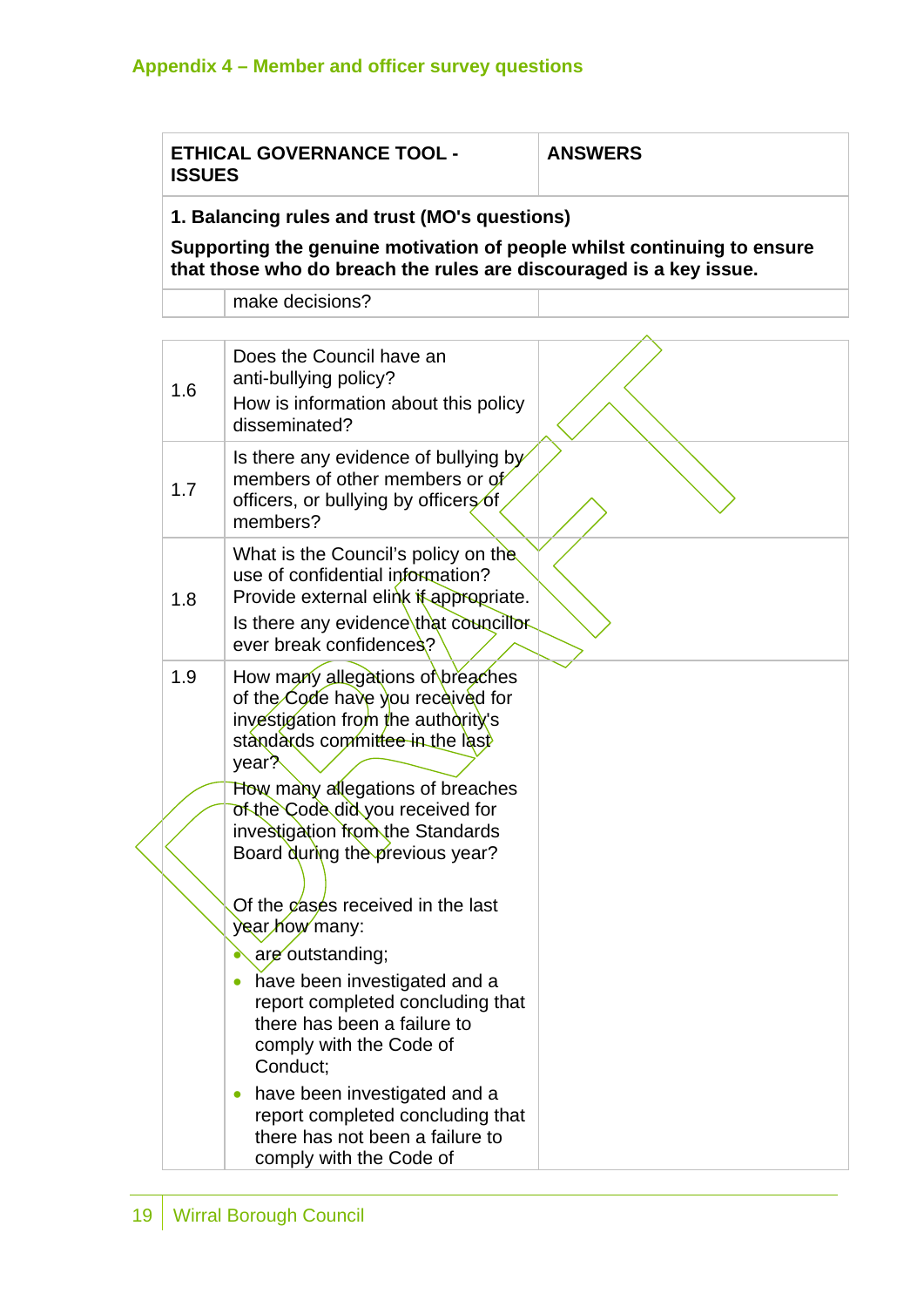| Conduct:                                                                                                          |  |
|-------------------------------------------------------------------------------------------------------------------|--|
| have been referred to the<br>Standards Board for England for<br>investigation by an ethical<br>standards officer? |  |
| What is the nature of the<br>behaviours complained of?                                                            |  |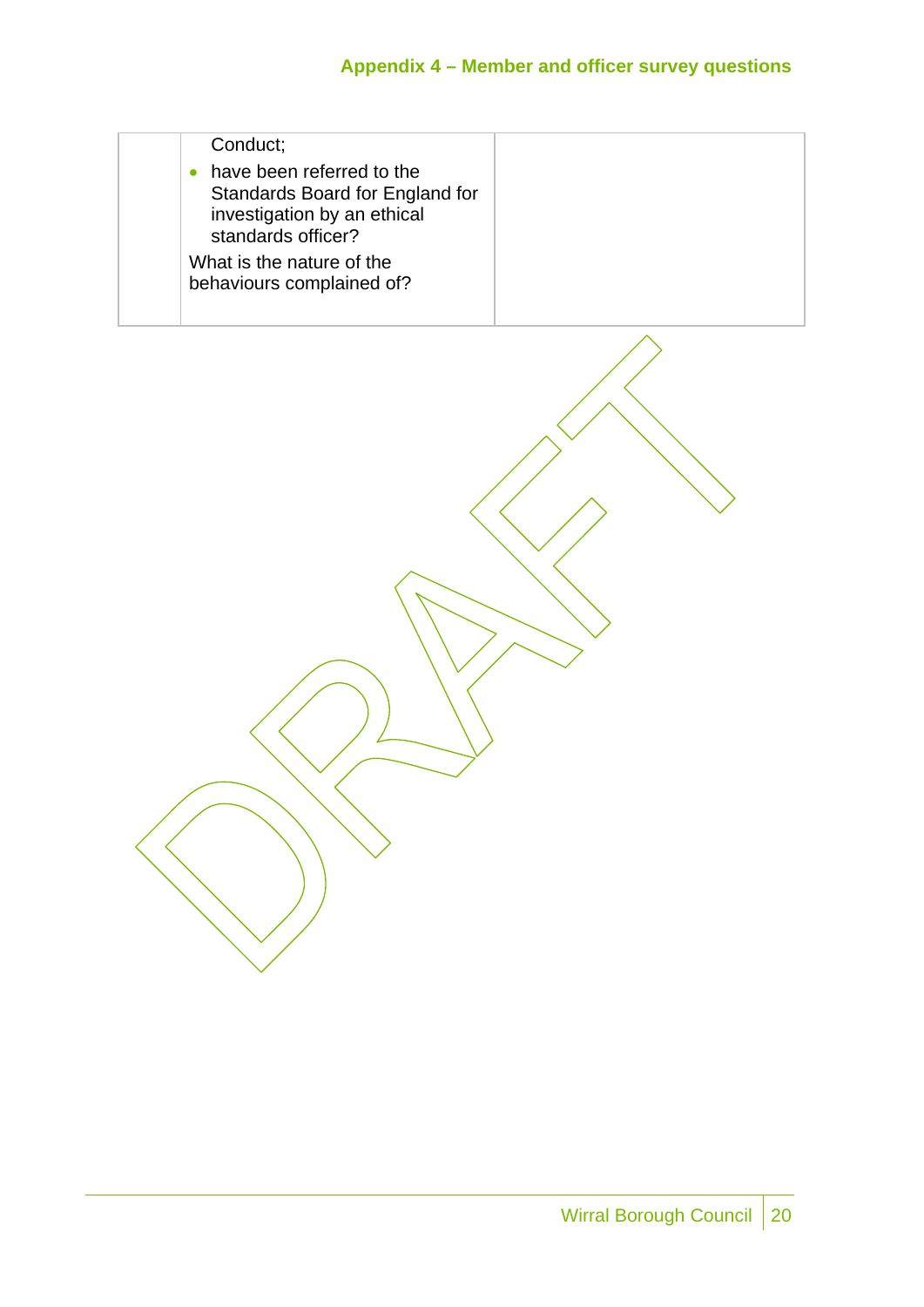| <b>ISSUES</b> |                                                                                                                                                                                                                                                                                                                                                                                                                                                                                                                       | <b>ANSWERS</b> |  |
|---------------|-----------------------------------------------------------------------------------------------------------------------------------------------------------------------------------------------------------------------------------------------------------------------------------------------------------------------------------------------------------------------------------------------------------------------------------------------------------------------------------------------------------------------|----------------|--|
|               | 2. Independent overview (MO's questions)<br>Monitoring, developing and promoting the Council's approach to the<br>ethical agenda delivers improvement in this area.                                                                                                                                                                                                                                                                                                                                                   |                |  |
| 2.1           | What is the membership of the<br><b>Standards Committee?</b><br>How many members are there<br>overall? How many are councillors<br>(which parties), independent<br>members and parish or town<br>councillors?                                                                                                                                                                                                                                                                                                         |                |  |
| 2.2           | How were independent members<br>appointed or selected?<br>How far were the Council's<br>recruitment procedures for senior<br>staff adhered to?<br>In some councils most independent<br>members come from the same<br>professional background. How far<br>does this apply in your Council?                                                                                                                                                                                                                             |                |  |
| 2.3           | What training, guidance or support<br>have independent members of the<br>Standards Committee received to<br>familiarise themselves with local<br>government and the Council?                                                                                                                                                                                                                                                                                                                                          |                |  |
| 2'4           | What are the terms of reference of<br>the Standards Committee?<br>Do the terms of reference include:<br>advising on adopting a local code<br>which sets out the standards of<br>conduct expected from members?<br>promoting and maintaining high<br>standards of conduct within the<br>Council through assistance, advice<br>and training?<br>promoting the requirements of the<br>code of conduct outside the<br>Council and helping the public,<br>external stakeholders and partners<br>to understand the required |                |  |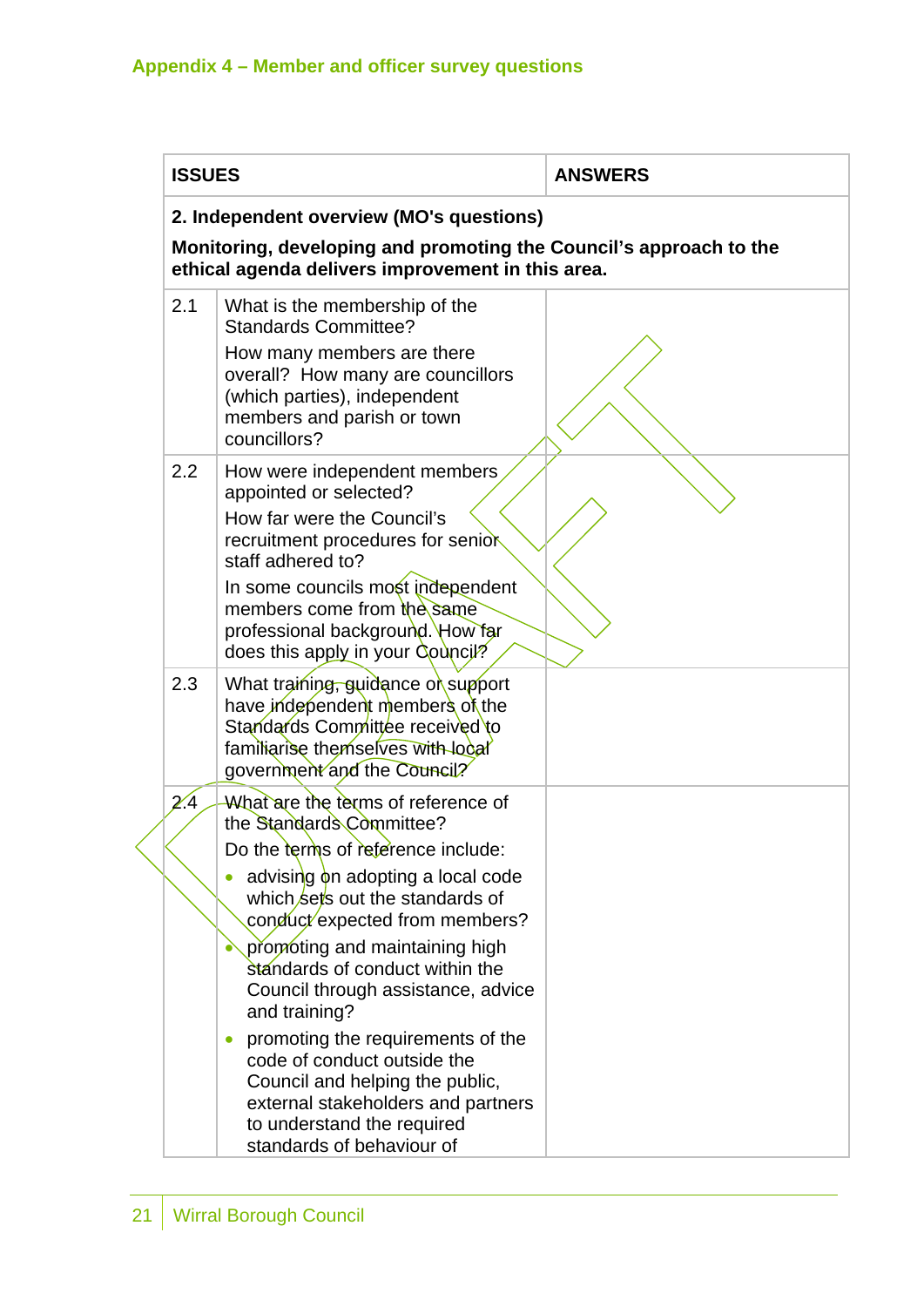| <b>ISSUES</b> |                                                                                                                                                                                                                                                                                                            | <b>ANSWERS</b> |
|---------------|------------------------------------------------------------------------------------------------------------------------------------------------------------------------------------------------------------------------------------------------------------------------------------------------------------|----------------|
|               | 2. Independent overview (MO's questions)<br>Monitoring, developing and promoting the Council's approach to the<br>ethical agenda delivers improvement in this area.                                                                                                                                        |                |
|               | members?<br>monitoring the operation of the<br>$\bullet$<br>members' code of conduct?                                                                                                                                                                                                                      |                |
| 2.5           | What does the Standards Committee<br>do to promote the requirements of the<br>code of conduct inside and outside<br>the Council and help the public,<br>external stakeholders and partners to<br>understand the required standards of<br>member behaviour?                                                 |                |
| 2.6           | Has the Standards Committee<br>undertaken an assessment of the<br>standards of conduct in the Council?<br>If so, what were the key findings?<br>What has changed because of the<br>assessment?                                                                                                             |                |
| 2.7           | How does the Standards Committée<br>use findings, including from the<br>allegations it receives, the authority's<br>own investigations, the Standards<br>Board for England, internal and<br>external audit, the local government<br>ombudsman, complaints, whistle-<br>blowing and so on to plan its work? |                |
| 2.8           | What does the Standards Committee<br>do to publicise guidance produced by<br>the Standards Board for England                                                                                                                                                                                               |                |
|               | What does the Standards Committee<br>do to publish case rulings?                                                                                                                                                                                                                                           |                |
| 2.9           | Has the Standards Committee<br>undertaken an assessment of the<br>impact of its work inside the Council?<br>And outside the Council?                                                                                                                                                                       |                |
|               | If so, what were the key findings?<br>What has changed because of the<br>assessments?                                                                                                                                                                                                                      |                |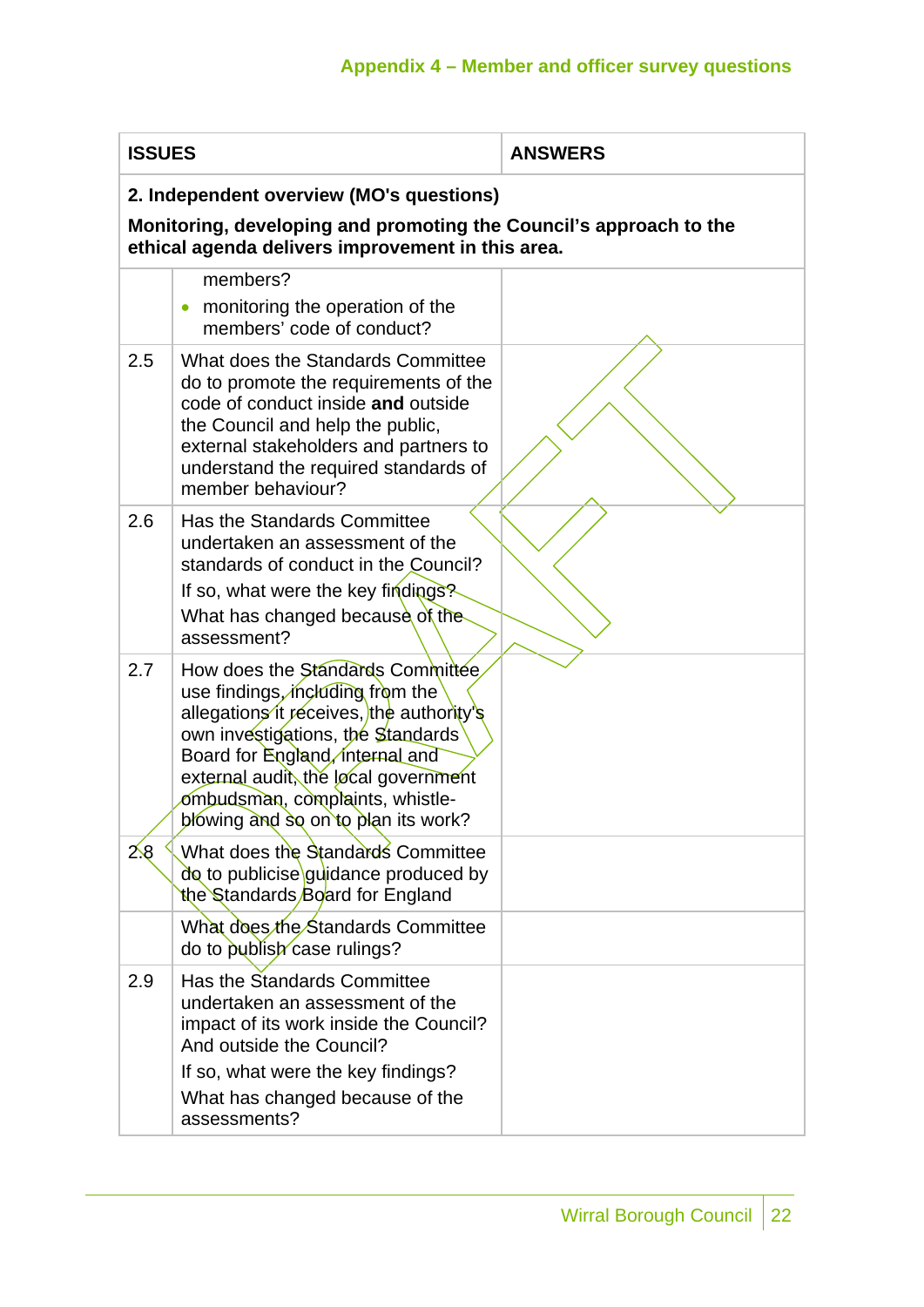|  | 2.10 | How regularly are the following<br>reviewed, including terms of<br>reference:<br>operation of the constitution;<br>members' code of conduct;<br>officers' code of conduct;<br>$\bullet$<br>member/officer protocol<br>$\bullet$<br>register of interests;<br>$\bullet$<br>the Standards Committee; and<br>$\bullet$<br>other ethical protocols.<br>What changes have been made<br>because of these reviews? |  |
|--|------|-------------------------------------------------------------------------------------------------------------------------------------------------------------------------------------------------------------------------------------------------------------------------------------------------------------------------------------------------------------------------------------------------------------|--|
|  | 2.11 | What training, guidance and<br>information have members received<br>on the members' code of conduct?<br>In your view is the training adequate?<br>What percentage of the target group<br>attended the last training?                                                                                                                                                                                        |  |
|  | 2.12 | What training, guidance and<br>information have officers received on<br>the code?<br>In your view is the training adequate?                                                                                                                                                                                                                                                                                 |  |
|  | 2.13 | Does the Standards Committee have<br>proper processes for:<br>receiving and assessing allegations,<br>carrying out reviews, holding<br>determination hearings?<br>Has the Council assessed the                                                                                                                                                                                                              |  |
|  |      | potential risks in this whole process<br>and how it will mitigate them?                                                                                                                                                                                                                                                                                                                                     |  |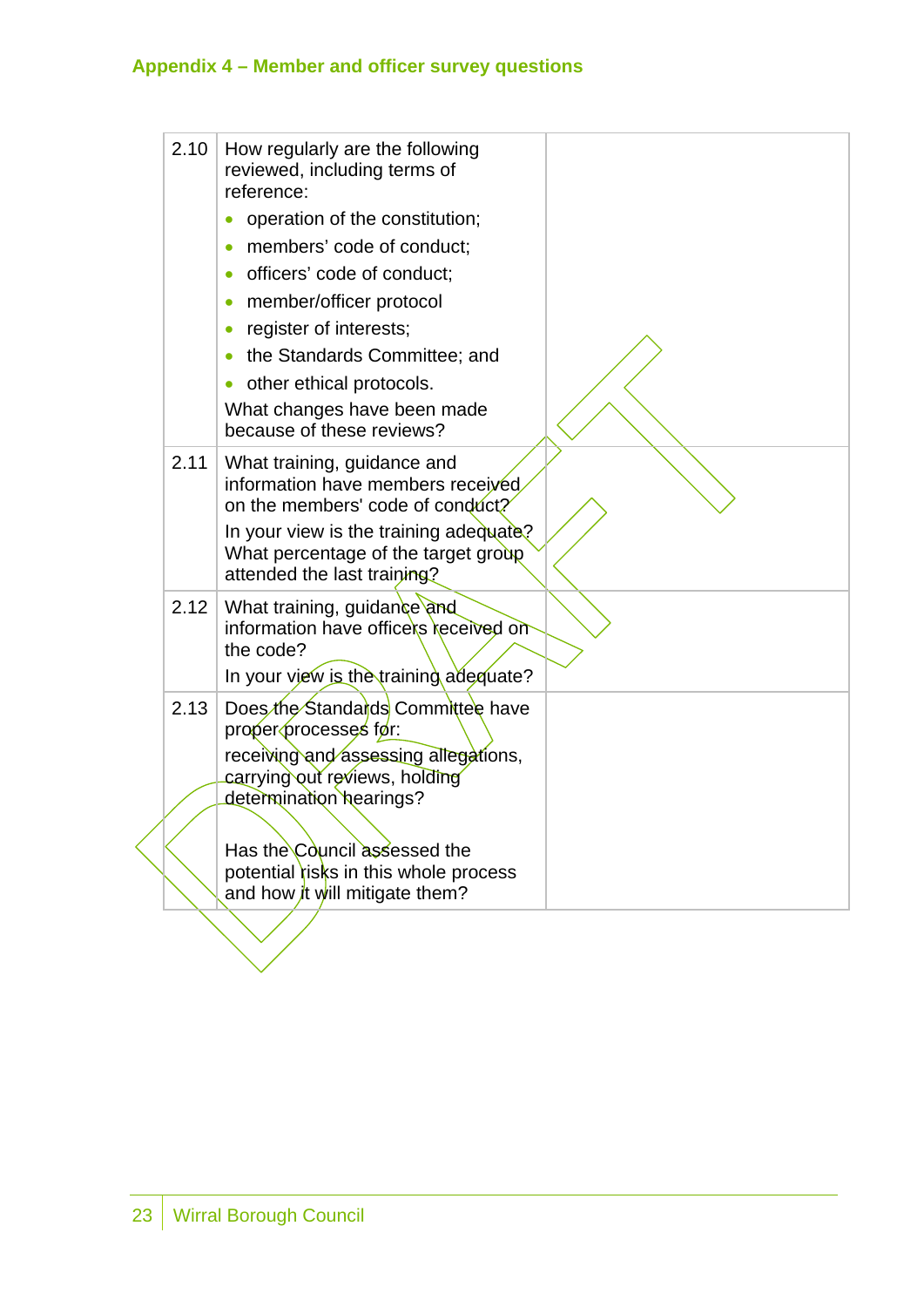| 3. Leadership (MO's questions)                                                                                                |                                                                                                                                                                                    |  |  |
|-------------------------------------------------------------------------------------------------------------------------------|------------------------------------------------------------------------------------------------------------------------------------------------------------------------------------|--|--|
| Encouraging good conduct in the Council is the responsibility of the<br>Council's leadership and of all members and officers. |                                                                                                                                                                                    |  |  |
| 3.1                                                                                                                           | What evidence do you have that<br>members and officers understand<br>their respective roles?                                                                                       |  |  |
| 3.2                                                                                                                           | How far do members involve<br>themselves in operational issues?                                                                                                                    |  |  |
| 3.3                                                                                                                           | What guidance is provided for<br>members and officers on equality<br>laws, human rights and freedom of<br>information legislation?                                                 |  |  |
| 3.4                                                                                                                           | Do you have easy access to the Chief<br>Executive on ethical and other<br>relevant issues?                                                                                         |  |  |
| 3.5                                                                                                                           | Does the Standards Committee have<br>easy access to the Chief Executive<br>on ethical and other relevant issues?                                                                   |  |  |
| 3.6                                                                                                                           | What role does the Chief Executive<br>have in ensuring that the code of<br>conduct is observed and that good<br>ethical behaviour is promoted?                                     |  |  |
| 3.7                                                                                                                           | How do you ensure your role is<br>valued by the Council's leadership?                                                                                                              |  |  |
| 3.8                                                                                                                           | Are you part of the senior<br>management team?                                                                                                                                     |  |  |
| 3.9                                                                                                                           | What advice, support and information<br>do you provide to the Standards<br>Committee?<br>What percentage of Standards<br>Committee meetings have you<br>attended in the last year? |  |  |
| 3.10                                                                                                                          | How is the importance of high ethical<br>standards communicated to member<br>and officers and to the local<br>community by the Council?                                            |  |  |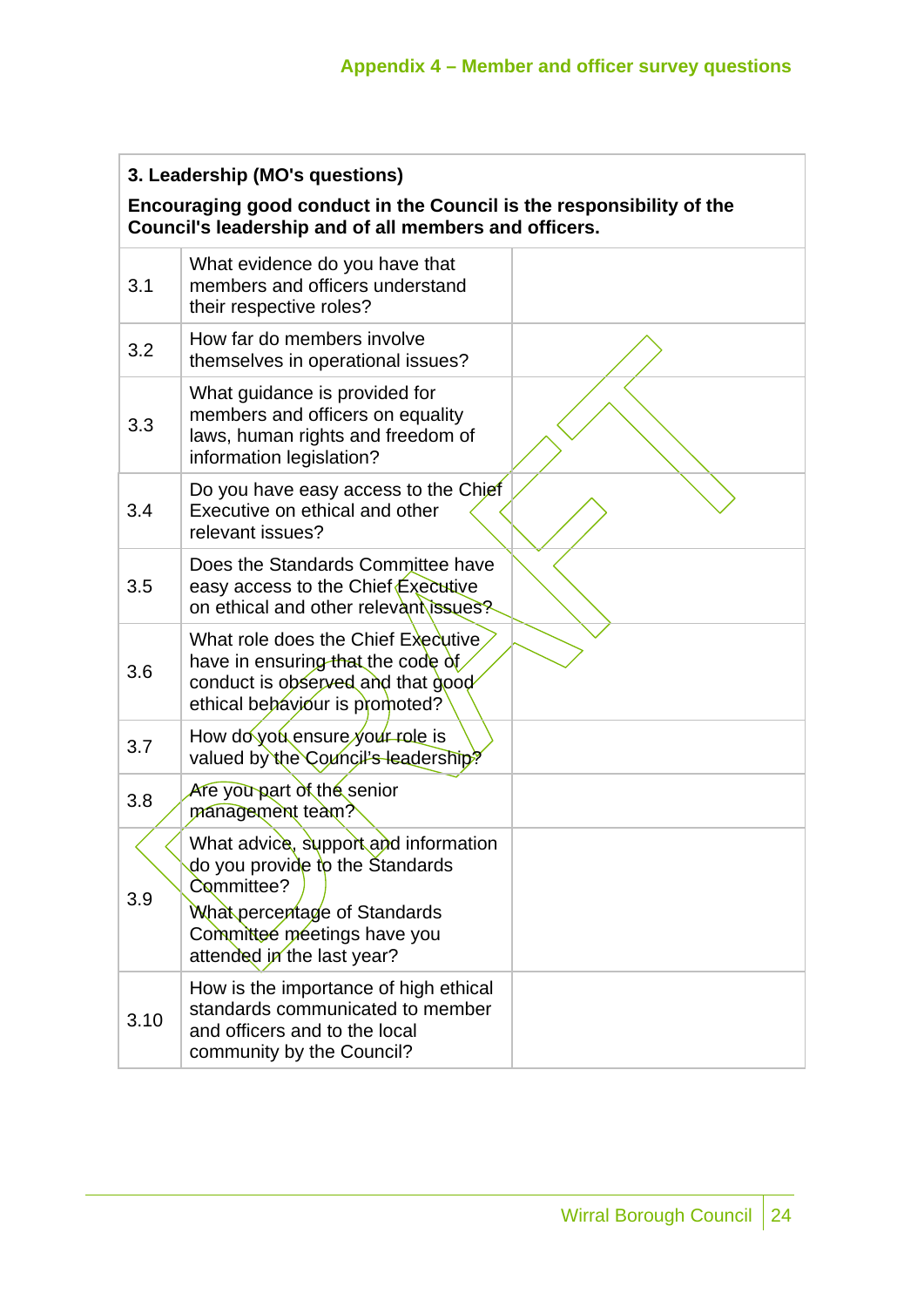| 4. Transparency (MO's questions) |                                                                                                                                                                                                                                  |  |  |
|----------------------------------|----------------------------------------------------------------------------------------------------------------------------------------------------------------------------------------------------------------------------------|--|--|
|                                  | Ensuring transparency in the way the Council carries out its business is a key<br>component of ethical governance.                                                                                                               |  |  |
| 4.1                              | How is information on the Council's<br>access to information policy<br>disseminated to members, officers and<br>the public?                                                                                                      |  |  |
| 4.2                              | How easily can the public find and then<br>access Standards Committee<br>documents:                                                                                                                                              |  |  |
|                                  | terms of reference;                                                                                                                                                                                                              |  |  |
|                                  | meeting schedule;                                                                                                                                                                                                                |  |  |
|                                  | agendas/minutes;                                                                                                                                                                                                                 |  |  |
|                                  | reports/papers/plans; and                                                                                                                                                                                                        |  |  |
|                                  | background papers                                                                                                                                                                                                                |  |  |
|                                  | case findings                                                                                                                                                                                                                    |  |  |
| 4.3                              | Where are copies of the members'<br>code of conduct available for<br>inspection by the public?<br>When and where did the Council<br>publicise that the 2007 code has been<br>adopted and that it is available for<br>inspection? |  |  |
| 4.4                              | Does the Standards Committee have a<br>publicly available annual/forward plan<br>based on the ethical issues facing the<br>Council?                                                                                              |  |  |
| 4.5                              | Does the Standards Committee report<br>at least once a year to the full Council<br>on the ethical agenda and the work of<br>the Standards Committee?                                                                             |  |  |
| 4.6                              | Is the council responding to the<br>Standards Board for England's<br>quarterly and annual requests for<br>information in a timely and appropriate<br>manner?                                                                     |  |  |
| 4.7                              | What are the Council's protocols for<br>member use of:                                                                                                                                                                           |  |  |
|                                  | Council premises;                                                                                                                                                                                                                |  |  |
|                                  | information technology (including                                                                                                                                                                                                |  |  |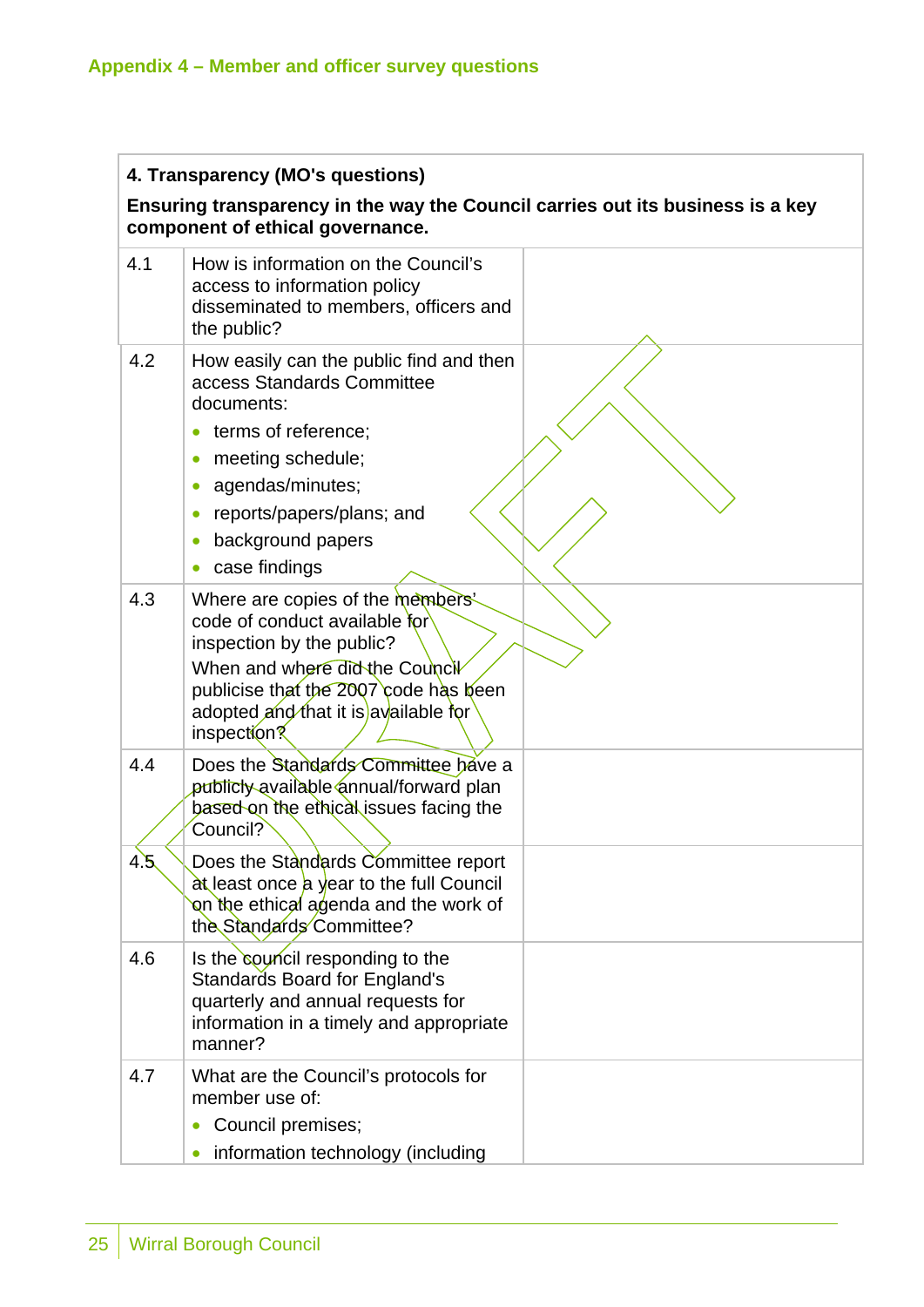### **4. Transparency (MO's questions)**

#### **Ensuring transparency in the way the Council carries out its business is a key component of ethical governance.**

|      | the use of equipment at home);<br>telephone and fax;<br>$\bullet$<br>photocopying;<br>$\bullet$<br>stationery and headed writing<br>$\bullet$<br>paper;<br>postage;<br>$\bullet$<br>authority transport; and<br>0<br>allowances and expenses.                                                                                                                                                                                                            |  |
|------|----------------------------------------------------------------------------------------------------------------------------------------------------------------------------------------------------------------------------------------------------------------------------------------------------------------------------------------------------------------------------------------------------------------------------------------------------------|--|
| 4.7  | How are member declarations of interest<br>recorded and adherence monitored?                                                                                                                                                                                                                                                                                                                                                                             |  |
| 4.9  | How does the Council help members.<br>understand the difference between<br>personal and prejudicial interests?                                                                                                                                                                                                                                                                                                                                           |  |
| 4.10 | How is the register of interests made<br>open to public scrutiny?<br>How is the register of interests<br>monitored and kept up to date?<br>Does the register of interests require all<br>members, including co-opted and<br>appointed members on panels and<br>committees, to record all the required<br>information?                                                                                                                                    |  |
| 4.11 | How does the Council help members of<br>overview and scrutiny and other Council<br>committees and panels to understand<br>this issue?<br>How does the Council make it clear to<br>members that a dispensation can be<br>sought, allowing them to take part in<br>meetings where they have a prejudicial<br>interest?<br>Have there ever been any allegations of<br>impropriety with regard to the<br>declarations of interests? If so please<br>explain. |  |
| 4.12 | How are member interests declared and<br>logged at meetings?                                                                                                                                                                                                                                                                                                                                                                                             |  |
| 4.13 | How far does the Council listen to and                                                                                                                                                                                                                                                                                                                                                                                                                   |  |